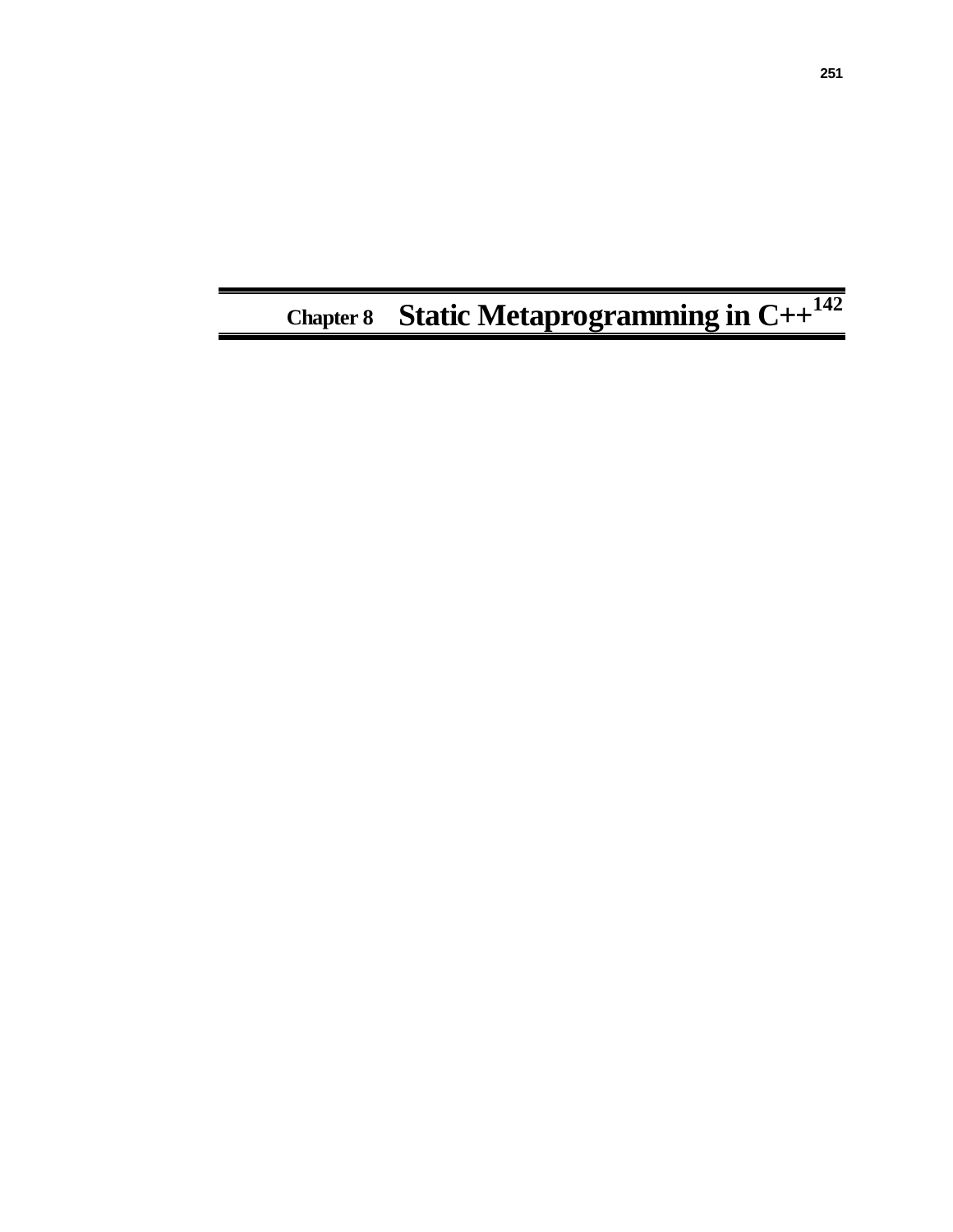## **8.1 What Is Static Metaprogramming?**

In linguistics, a *metalanguage* is defined as follows [Dict]:

*"any language or symbolic system used to discuss, describe, or analyze another language or symbolic system"*

This definition characterizes the main idea of *metaprogramming*, which involves writing programs related by the meta-relationship, i.e. the relationship of "being about". A program that manipulates another program is clearly an instance of metaprogramming. In Section 7.4.7, we saw other instances of metaprogramming which do not necessarily involve program manipulation (e.g. before and after methods <sup>143</sup>); however, in this chapter we focus on *generative metaprograms*, i.e. programs manipulating and generating other programs.

*generative metaprogram = algorithm + program representation*

Metaprograms can run in different contexts and at different times. In this chapter, however, we only focus on *static metaprograms*. These metaprograms run before the load time of the code they manipulate.<sup>144</sup>

The most common examples of systems involving metaprogramming are compilers and preprocessors. These systems manipulate representations of input programs (e.g. abstract syntax trees) in order to transform them into other languages (or the same language as the input language but with a modified program structure). In the usual case, the only people writing metaprograms for these systems are compiler developers who have the full access to their sources.

The idea of an *open compiler* is to make metaprogramming more accessible to a broader audience by providing well-defined, high-level interfaces for manipulating various internal program representations (see e.g. [LKRR92]). A transformation system is an example of an open compiler which provides an interface for writing transformations on abstract syntax trees (ASTs). We discussed them in Section 6.3. An open compiler may also provide access to the parser, runtime libraries, or any other of its parts. The Intentional Programming System is a good example of a widely-open programming environment. Unfortunately, currently no industrial-strength open compilers are commercially available (at least not for the main-stream object-oriented languages).<sup>145</sup>

## **8.2 Template Metaprogramming**

A practicable approach to metaprogramming in C++ is *template metaprogramming*. Template metaprograms consist of class templates operating on numbers and/or types as data. Algorithms are expressed using template recursion as a looping construct and class template specialization as a conditional construct. Template recursion involves the direct or indirect use of a class template in the construction of its own member type or member constant.

Here is an example of a class template<sup>146</sup> which computes the factorial of a natural number:

```
template<int n>
struct Factorial
{
 enum { RET = Factorial < n-1 >::RET * n };
};
//the following template specialization terminates the recursion
template<>
struct Factorial<0>
{
 enum \{ RET = 1 \};
```
*Metalanguage*

*Metaprogramming*

*Generative metaprograms*

*Static metaprograms*

*Open compilers*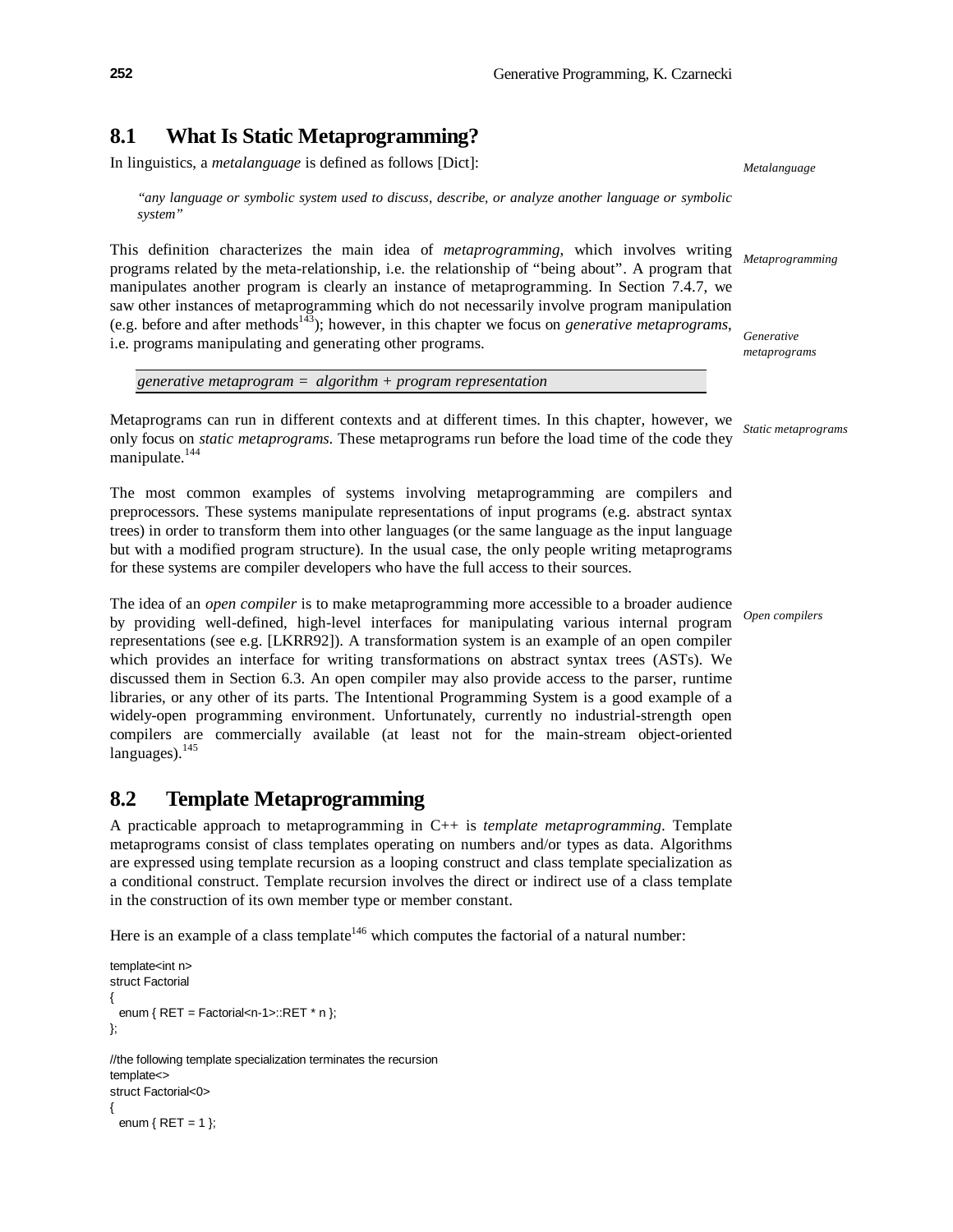};

We can use this class template as follows:

void main()

{ cout << Factorial<7>::RET << endl; //prints 5040 }

The important point about this program is that Factorial<7> is instantiated at compile time. During the instantiation, the compiler also determines the value of Factorial<7>::RET. Thus, the code generated for this main() program by the C++ compiler is the same as the code generated for the following main():

void main() { cout << 5040 << endl; //prints 5040 }

We can regard Factorial  $\leq$  as a *function* which is evaluated at compile time. This particular function takes one number as its parameter and returns another in its RET member (RET is an abbreviation for RETURN; we use this name to mimic the return statement in a programming language). It is important to note that we are dealing with a shift of intentionality here: The job of the compiler is to do type inference and type construction which involves computation. We use the fact that the compiler does computation and, by encoding data as types, we can actually use (or abuse) the compiler as a processor for *interpreting* metaprograms.

Thus, we refer to functions such as Factorial<> as *metafunctions*. Factorial<> is a metafunction since, at compilation time, it computes constant data of a program which has not been generated yet. *Metafunctions*

> A more obvious example of a metafunction would be a function which returns a type, especially a class type. Since a class type can represents computation (remember: it may contain methods), such a metafunction actually manipulates representations of computation.

The following metafunction takes a Boolean and two types as its parameters and returns a type:

```
template<bool cond, class ThenType, class ElseType>
struct IF
{
 typedef ThenType RET;
}
template<class ThenType, class ElseType>
struct IF<false, ThenType, ElseType>
{
 typedef ElseType RET;
};
```
As you have probably recognized, this function corresponds to an if statement: it has a condition parameter, a "then" parameter, and an "else" parameter. If the condition is true, it returns ThenType in RET. This is encoded in the base definition of the template. If the condition is false, it returns ElseType in RET. Thus, this metafunction can be viewed as a meta-control statement.

We can use IF $\lt\gt$  to implement other useful metafunctions. For example, the following metafunction determines the larger of two numeric types:

```
#include <limits>
using namespace std;
template<class A, class B>
struct PROMOTE_NUMERIC_TYPE
{
   typedef IF<
     numeric_limits<A>::max_exponent10 < numeric_limits<B>::max_exponent10
```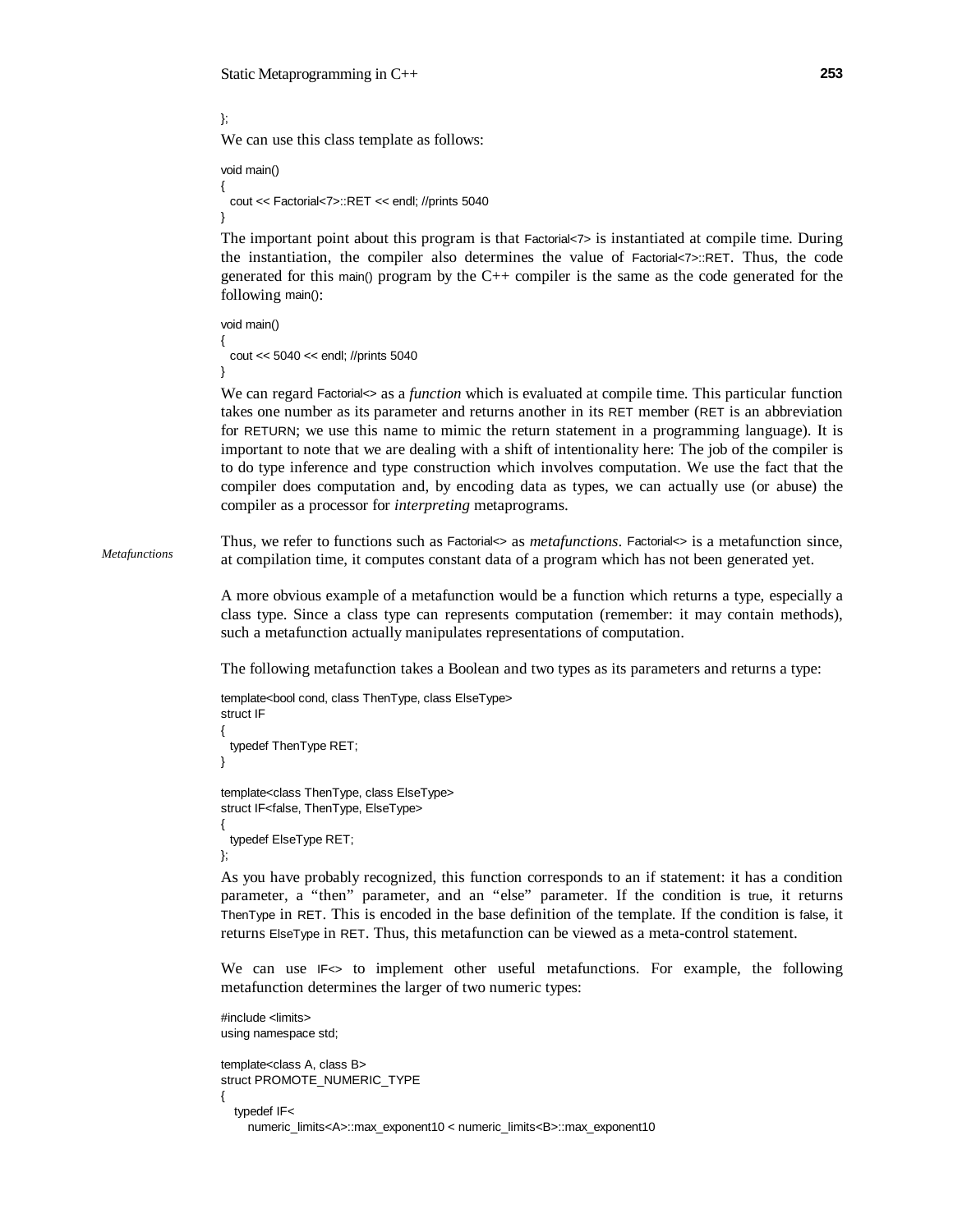```
 ||
 (numeric_limits<A>::max_exponent10==numeric_limits<B>::max_exponent10
   &&
 numeric_limits<A>::digits < numeric_limits<B>::digits),
 B,
```
A>::RET RET;

};

This metafunction determines the larger numeric type as follows:

- 1. it returns the second type if its exponent is larger than the exponent of the first type or, in case the exponents are equal, it returns the second type if it has a larger number of significant digits;
- 2. otherwise, it returns the first type.

For example, the following expression evaluates to float:

```
PROMOTE_NUMERIC_TYPE<float, int>::RET
```
PROMOTE\_NUMERIC\_TYPE<> retrieves information about number types (i.e. *metainformation*) such as maximum exponent and number of significant digits from the numeric\_limits<> templates provided by the standard C++ include file limits. Templates providing information about other types are referred to as *traits templates* [Mye95] (cf. traits classes in Section 6.4.2.4). *Traits templates Metainformation*

The standard traits template numeric\_limits<> encodes many important properties of numeric types. The following is the base template (the base template is specialized for different numeric types):

```
template<class T>
   class numeric_limits
{
  public:
   static const bool has_denorm = false;
  static const bool has denorm loss = false;
   static const bool has_infinity = false;
   static const bool has_quiet_NaN = false;
   static const bool has_signaling_NaN = false;
   static const bool is_bounded = false;
   static const bool is_exact = false;
   static const bool is_iec559 = false;
   static const bool is_integer = false;
   static const bool is_modulo = false;
   static const bool is_signed = false;
   static const bool is_specialized = false;
  static const bool tinyness before = false;
   static const bool traps = false;
   static const float_round_style round_style = round_toward_zero;
  static const int digits = 0;
  static const int digits 10 = 0;
   static const int max_exponent = 0;
  static const int max_exponent10 = 0;
  static const int min_exponent = 0;
  static const int min_exponent10 = 0;
  static const int radix = 0;
   static T denorm_min() throw();
   static T epsilon() throw();
   static T infinity() throw();
   static T max() throw();
   static T min() throw();
   static T quiet_NaN() throw();
   static T round_error() throw();
   static T signaling_NaN() throw();
```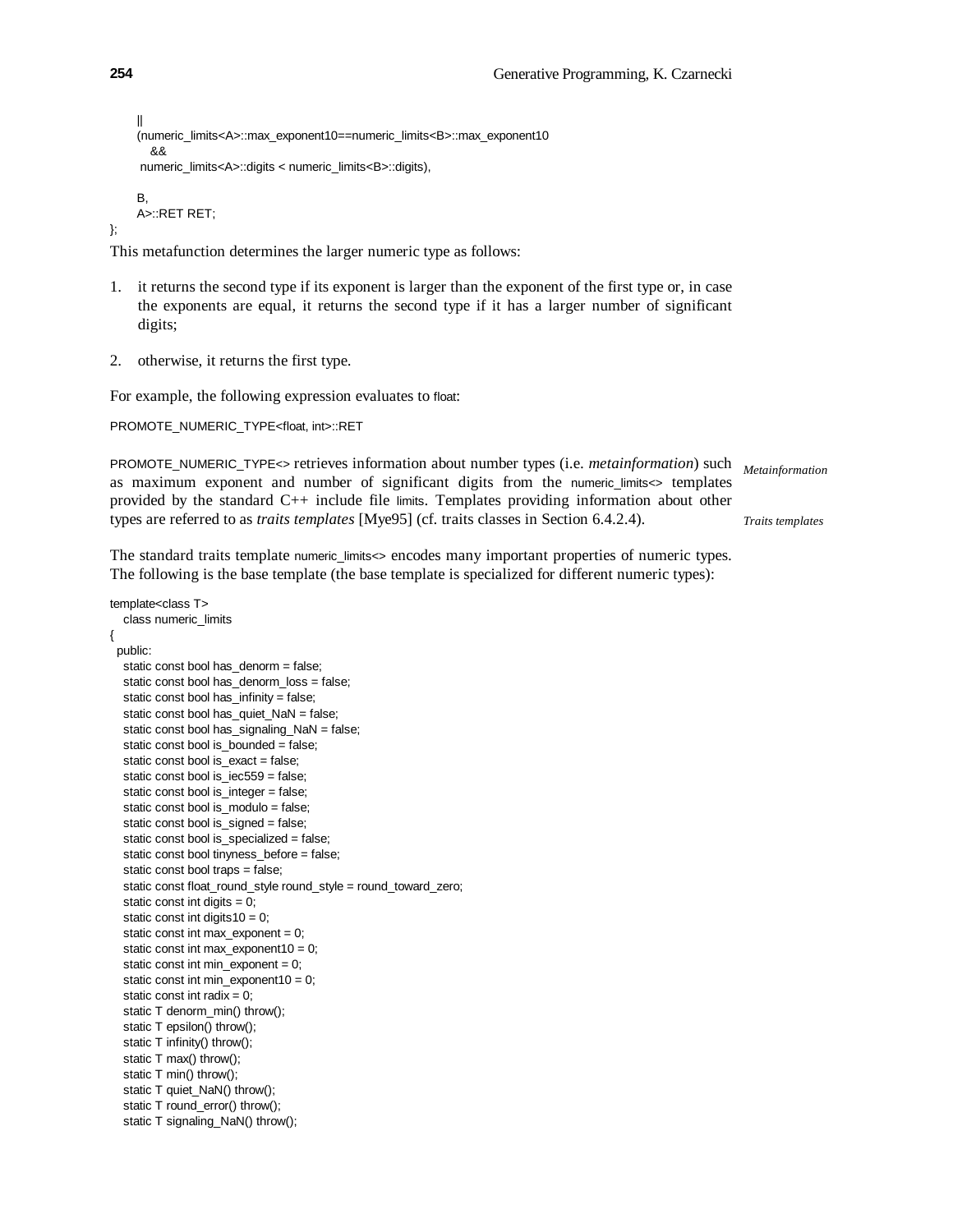};

As stated, this base template is specialized for different numeric types. Each specialization provides concrete values for the members, e.g.:

#### template<>

```
 class numeric_limits <float>
{
  public:
   //...
   static const bool is_specialized = true; // yes, we have metainformation information about float
    //...
   static const int digits = 24;
   //...
  static const int max exponent10 = 128;
   //...
};
```
Given the above definition, the following expression evaluates to 24:

numeric\_limits<float>::digits

In general, we have three ways to provide information about a type:

- define a traits template for the type,
- provide the information directly as members of the type, or
- define a configuration repository (we discuss this approach in Section 8.7).

The first approach is the only possible one if the type is a basic type or if the type is user defined and you do not have access to its source or cannot modify the source for some other reason. Moreover, the traits solution is often the preferred one since it avoids putting too much information into the type.

There are also situations however, where you find it more convenient to put the information directly into the user-defined type. For example, later in Section 10.3.1.3, we will use templates to describe the structure of a matrix type. Each of these templates represents some matrix parameter or parameter value. In order to be able to manipulate matrix structure descriptions, we need some means for testing whether two types were instantiated from the same template or not. We can accomplish this by marking the templates with IDs. Let us take a look at an example. Assume that we want to be able to specify the parameter temperature of some metafunction in Fahrenheit and in Celsius (i.e. centigrade). We could do so by wrapping the specified number in the type indicating the unit of temperature used, e.g. fahrenheit<212> or celsius<100>. Since we want to be able to distinguish between Fahrenheit and Celsius, each of these two templates will have an ID. We provide the IDs through a base class:

```
struct base_class_for_temperature_values
{
 enum {
   // IDs of values
   celsius_id,
   fahrenheit_id };
};
And here are the two templates:
//celsius
```

```
template<int Value>
struct celsius : public base_class_for_temperature_values
{ enum {
   id= celsius id.
```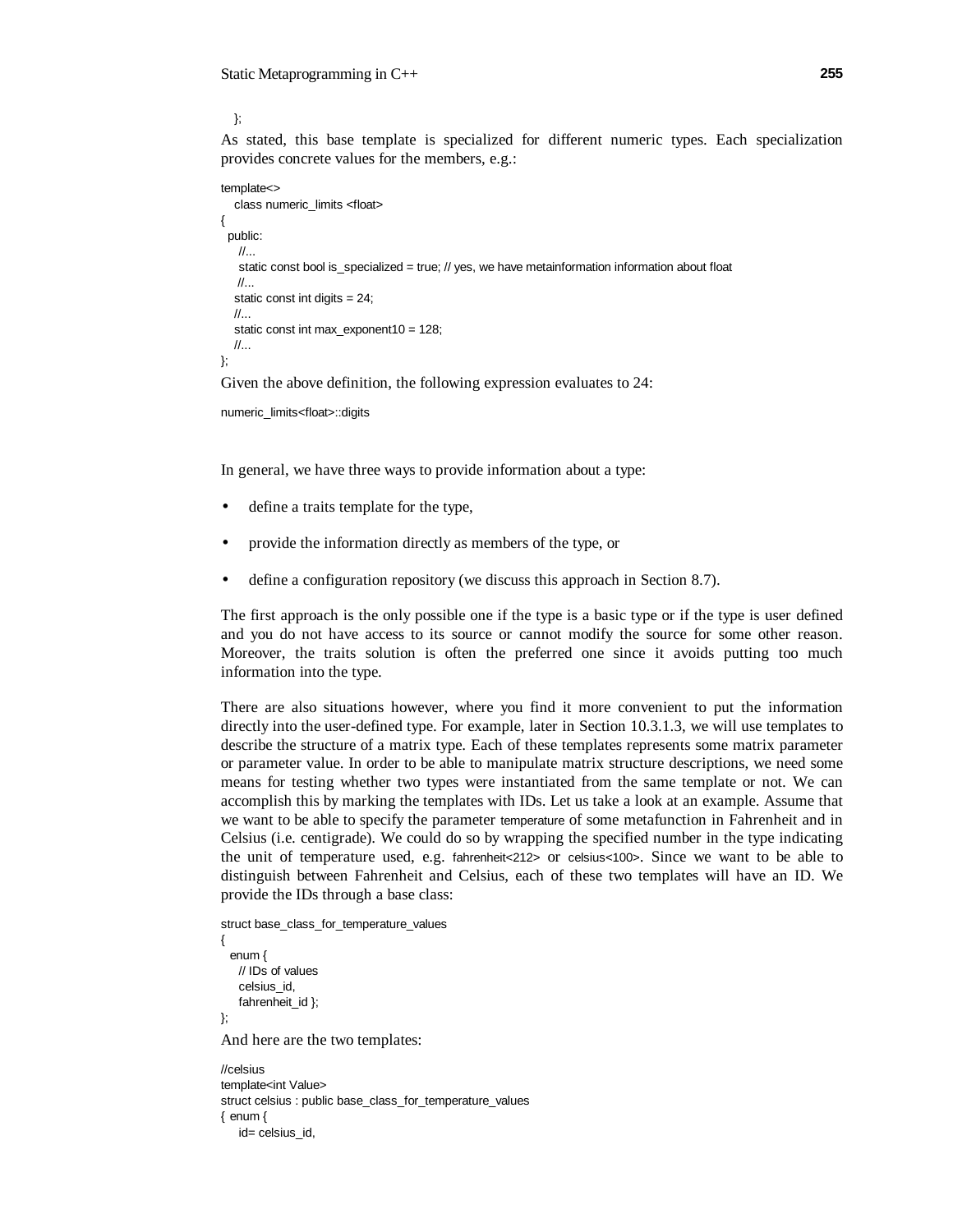```
value= Value };
};
//fahrenheit
template<int Value>
struct fahrenheit: public base_class_for_temperature_values
{ enum {
   id= fahrenheit_id,
   value= Value };
};
```
Please note that each template "publishes" both its ID and its parameter value as enum constants.<sup>147</sup> Now, let us assume that some metafunction SomeMetafunction<> expects a temperature specification in Fahrenheit or in Celsius, but internally it does its computations in Celsius. Thus, we need a conversion metafunction, which takes a temperature specification in Fahrenheit or in Celsius and returns a temperature value in Celsius:

```
template<class temperature>
struct ConvertToCelsius
{ enum {
   RET=
    temperature::id==temperature::fahrenheit_id ?
      (temperature::value-32)*5/9 :
      temperature::value };
};
```
Here is an example demonstrating how this metafunction works:

```
cout << ConvertToCelsius<fahrenheit<212> >::RET << endl; // prints " 100"
cout << ConvertToCelsius<celsius<100> >::RET << endl; // prints " 100"
```
Now, you can use the conversion function in SomeFunction<> as follows:

```
template<class temperature>
class SomeFunction
{
 enum {
   celsius = ConvertToCelsius<temperature>::RET,
   // do some other computations...
   //... to compute result
   };
 public:
   enum {
     REF = result };
};
```
The latter metafunction illustrates a number of points:

- You do some computation in the private section and return the result in the public section.
- The enum constant initialization is used as a kind of "assignment statement".
- You can split computation over a number of "assignment statements" or move them into separate metafunctions.

There are two more observations we can make based on the examples discussed so far:

- Metafunctions can take numbers and/or types as their arguments and return numbers or types.
- The equivalent of an assignment statement for types is a member typedef declaration (see the code for PROMOTE\_NUMERIC\_TYPE<> above).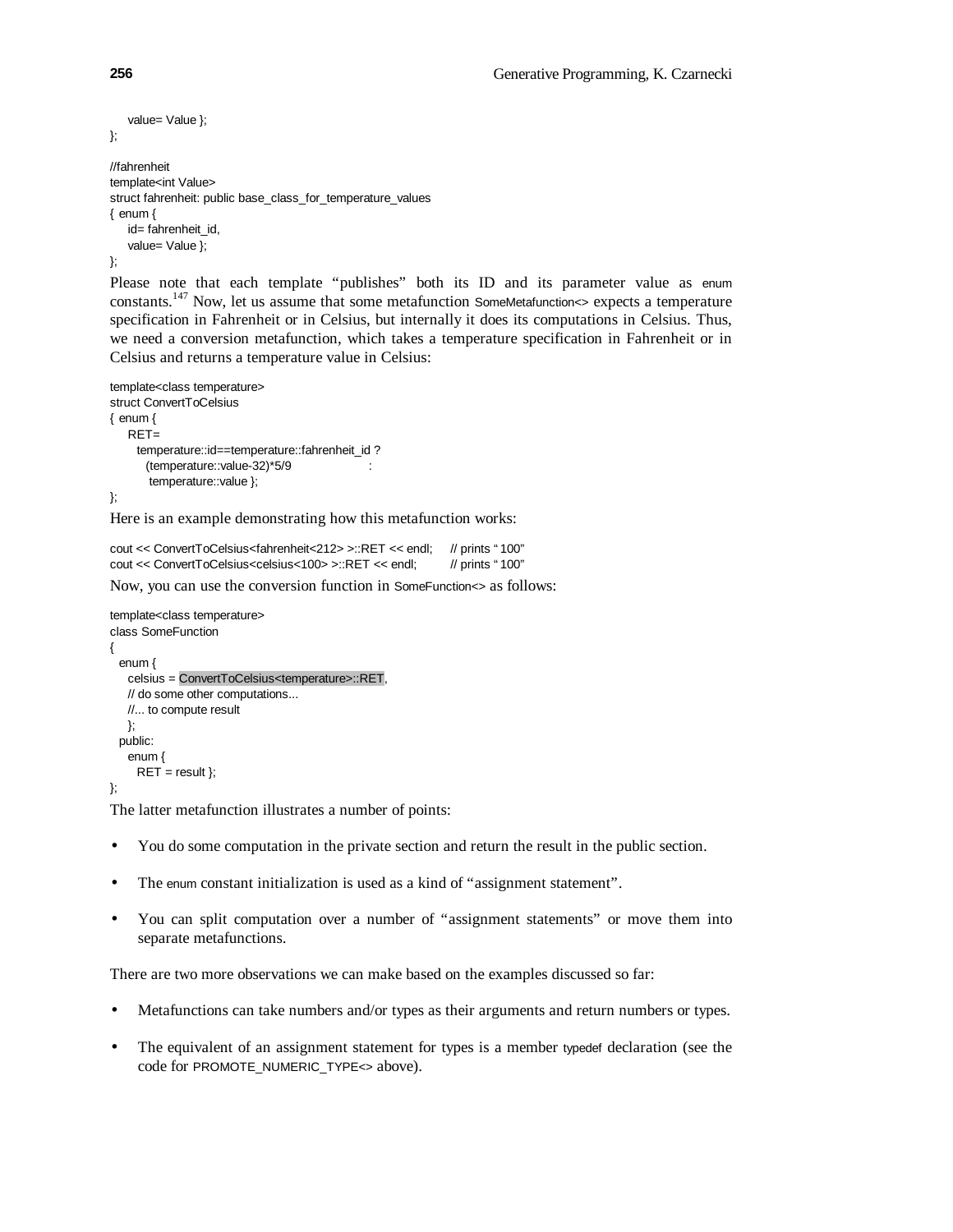## **8.3 Metaprograms and Code Generation**

The previous examples of metafunctions demonstrated how to perform computations at compile time. But we can also arrange metafunctions into metaprograms that generate code.

We start with a simple example. Assume that we have the following two types:

```
struct Type1
{
 static void print()
 {
   cout << "Type1" << endl;
 }
};
struct Type2
{
 static void print()
 {
   cout << "Type2" << endl;
 }
};
```
Each of them defines the static inline method print(). Now, consider the following statement:

#### IF< (1<2), Type1, Type2>::RET::print();

Since the condition  $1\leq 2$  is true, Type1 ends up in RET. Thus, the above statement compiles into machine code which is equivalent to the machine code obtained by compiling the following statements:

#### cout << "Type1" << endl;

The reason is that print() is declared as a static inline method and the compiler can optimize away any overhead associated with the method call. This was just a very simple example, but in general you can imagine a metafunction that takes some parameters and does arbitrary complex computation in order to select some type providing the right method:

SomeMetafunction</\* takes some parameters here\*/>::RET::executeSomeCode();

The code in executeSomeCode() can also use different metafunctions in order to select other methods it calls. In effect, we are able to combine code fragments at compile time based on the algorithms embodied in the metafunctions.

As a further example of static code generation using metafunctions, we show you how to do loop unrolling in C++. In order to do this, we will use a meta while loop available at [TM]. In order to use the loop we need a statement and a condition. Both will be modeled as structs. The statement has to provide the method execute() and the next statement in next. The code in execute() is actually the code to be executed by the loop:

```
template <int i>
struct aStatement
{ enum { n = i };
  static void execute()
  \{ cout << i << endl;
 }
 typedef aStatement<n+1> next;
};
```
The condition provides the constant evaluate, whose value is used to determine when to terminate the loop.

```
struct aCondition
{ template <class Statement>
 struct Test
 { enum { evaluate = (Statement::n <= 10) };
```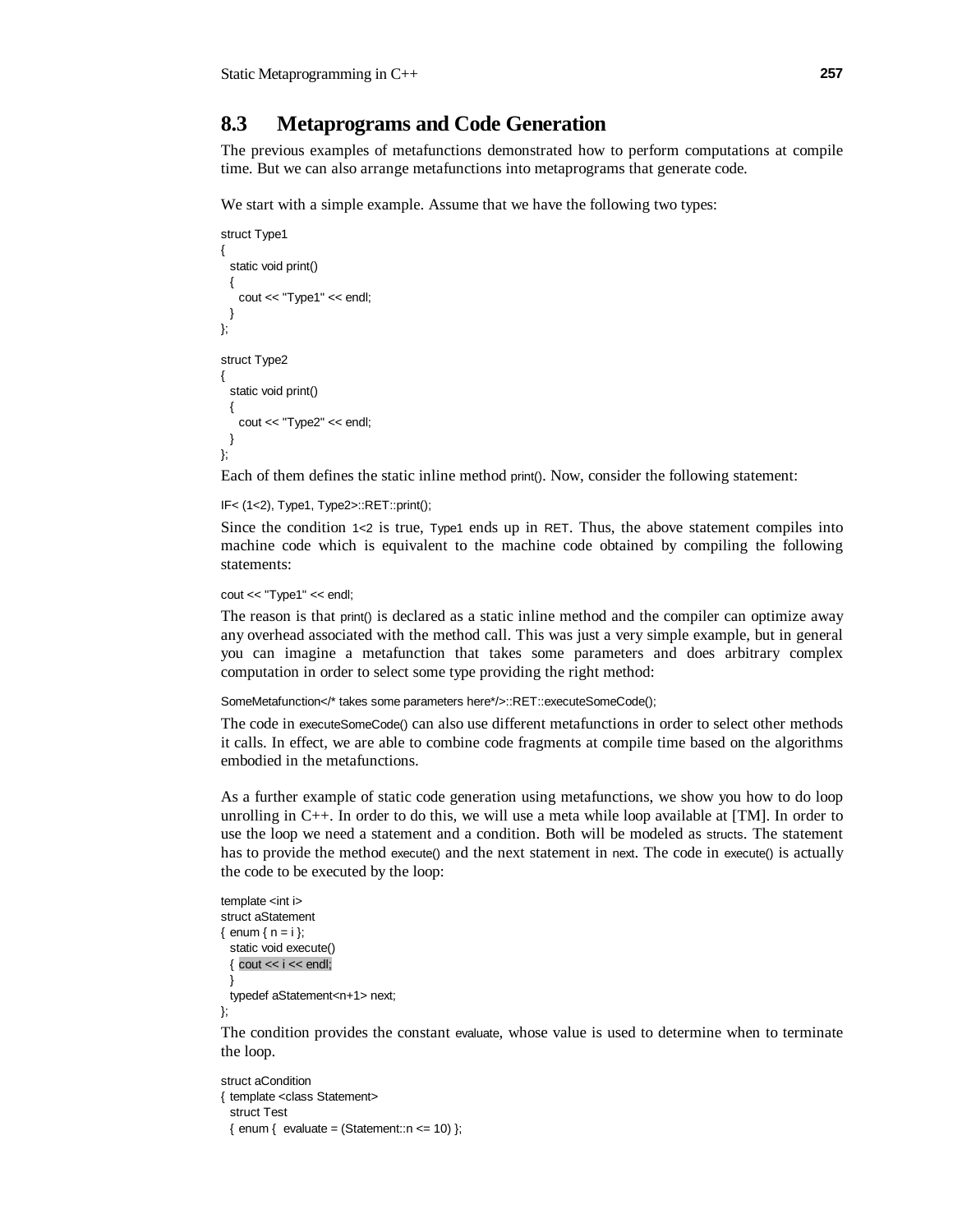```
};
};
Now, you can write the following code:
```
WHILE<Condition,aStatement<1> >::EXEC(); The compiler expands this code into:

```
\text{cout} \ll 1 \ll \text{end}:
\text{cout} \ll 2 \ll \text{endl};
\cot \ll 3 \ll \text{end};
\cot \ll 4 \ll \text{endl};
cout << 5 << endl;
\cot \ll 6 \ll \text{end};
\text{cout} \ll 7 \ll \text{end};
\text{cout} \ll 8 \ll \text{end}\cot \ll 9 \ll \text{endl};
\text{cout} \ll 10 \ll \text{endl};
```
You can use this technique to implement optimizations by unrolling small loops, e.g. loops for vector assignment.

Another approach to code generation is to compose class templates. For example, assume that we have the following two class templates:

- List<>, which implements the abstract data type list and
- ListWithLengthCounter<>, which represents a wrapper on List<> implementing a counter for keeping track of the length of the list.

Now, based on a flag, we can decide whether to wrap List<> into ListWithLengthCounter<> or not:

```
typedef IF<flag==listWithCounter,
            ListWithLengthCounter<List<ElementType> >
            List<ElementType> >::RET list;
```
We will use this technique later in Section 8.7 in order to implement a simple list generator.

## **8.4 List Processing Using Template Metaprograms**

Nested templates can be used to represent lists. We can represent many useful things using a list "metadata structure", e.g. a meta-case statement (which is shown later) or other control structures (see e.g. Section 10.3.1.6). In other words, template metaprogramming uses types as compile-time data structures. Lists are useful for doing all sorts of computations in general. Indeed, lists are the only data structure available in Lisp and this does not impose any limitation on its expressiveness.

In Lisp, you can write a list like this:

(1 2 3 9)

This list of four numbers can be constructed by calling the list constructor cons four times:

(cons 1 (cons 2 (cons 3 (cons 9 nil))))

where nil is an empty list. In the prefix notation, this list would look like this:

cons(1, cons(2, cons(3, cons(9, nil))))

We can do this with nested templates, too. We can write something like this:

Cons<1, Cons<2, Cons<3, Cons<9, End> > > >

Here is the code for End and Cons<>:

//tag marking the end of a list const int endValue =  $\sim$ ( $\sim$ 0u >> 1); //initialize with the smallest int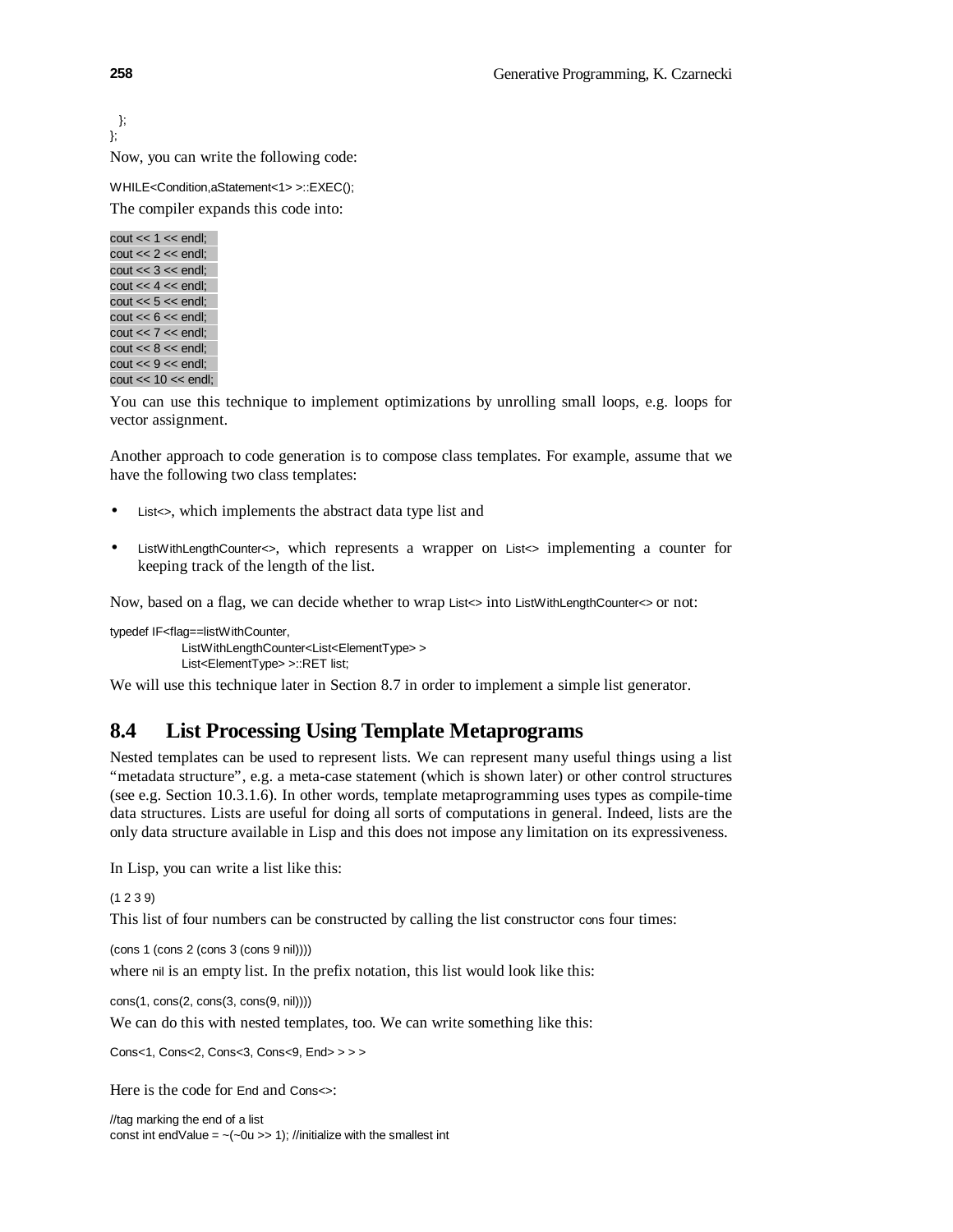```
struct End
{
  enum { head = endValue };
  typedef End Tail;
};
template<int head_, class Tail_ = End>
struct Cons
{
 enum { head = head_ ); typedef Tail_ Tail;
};
```
Please note that End and Cons<> publish head and Tail as their members.

Now, assume that we need a metafunction for determining the length of a list. Here is the code:

```
template<class List>
struct Length
{
 // make a recursive call to Length and pass Tail of the list as the argument
 enum { RET= Length<List::Tail>::RET+1 };
};
// stop the recursion if we've got to End
template<>
struct Length<End>
{
 enum { RET= 0 };
};
We can use this function as follows:
```

```
typedef Cons<1,Cons<2,Cons<3> > > list1;
cout << Length<list1>::RET << endl; // prints "3"
```
The following function tests if a list is empty:

```
template<class List>
struct IsEmpty
{
 enum { RET= 0 };
};
template<>
struct IsEmpty<End>
{
 enum { RET= 1 };
};
```
Last<> returns the last element of a list:

```
template<class List>
struct Last
{
 enum {
   RET=IsEmpty<List::Tail>::RET ?
    List::head
    Last<List::Tail>::RET * 1 //multiply by 1 to make VC++ 5.0 happy
 };
};
template<>
struct Last<End>
{
```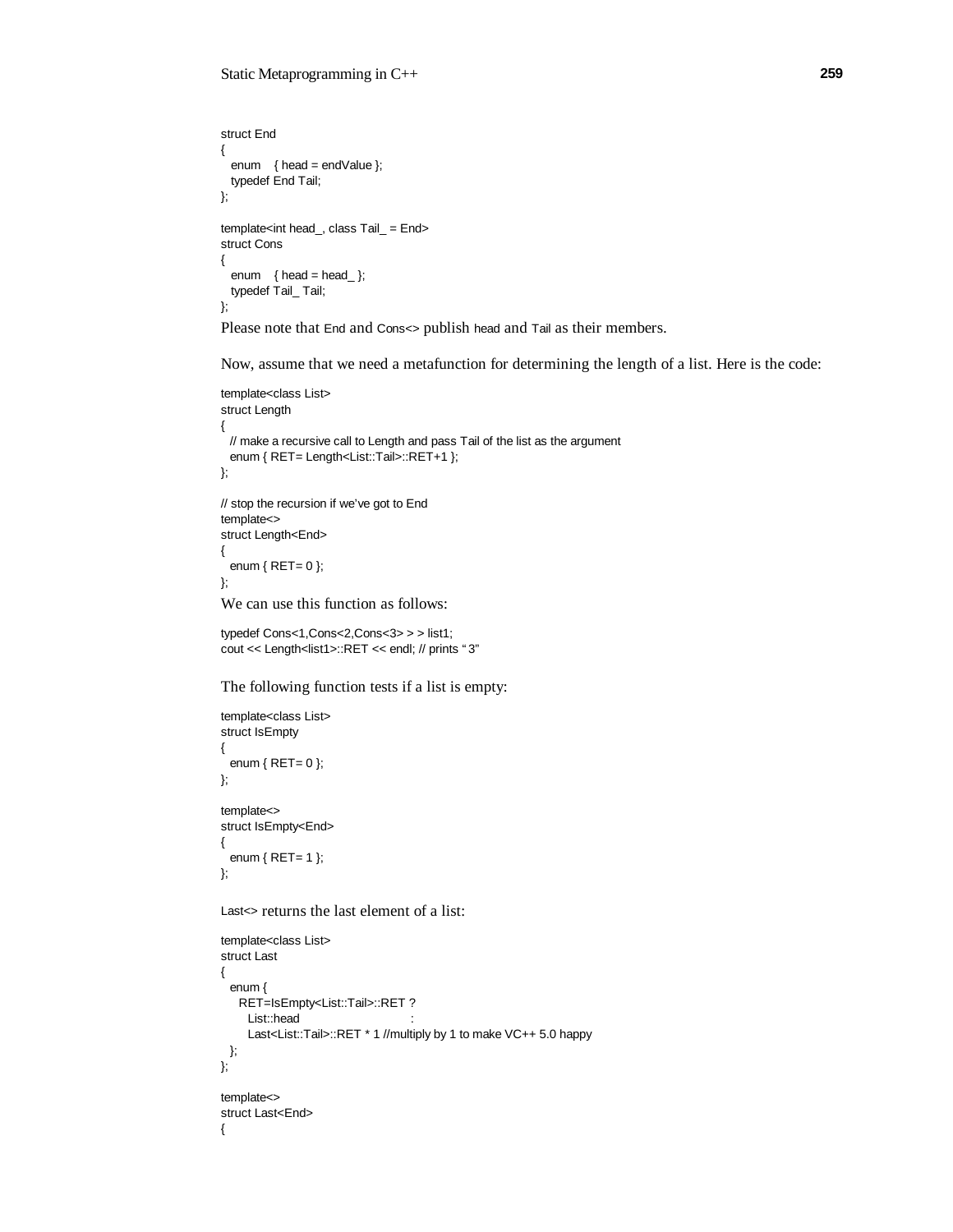```
enum { RET= endValue };
};
```
Append1<> takes the list List and the number n and returns a new list which is computed by appending n at the end of List:

```
template<class List, int n>
struct Append1
{
 typedef Cons<List::head, Append1<List::Tail, n>::RET> RET;
};
template<int n>
struct Append1<End, n>
```

```
{
 typedef Cons<n> RET;
```
};

Please note that the recursion in Append1  $\leq$  is terminated using partial specialization, where List is fixed to be End whereas n remains variable.

A general Append<> for appending two lists is similar:

```
template<class List1, class List2>
struct Append
{
 typedef Cons<List1::head, Append<List1::Tail, List2>::RET > RET;
};
template<class List2>
```

```
struct Append<End, List2>
{
```
typedef List2 RET;

};

{

The following test program tests our list metafunctions:

```
void main()
```

```
typedef Cons<1,Cons<2,Cons<3> > > list1;
```

```
cout << Length<list1>::RET << endl; // prints 3
cout << Last<list1>::RET << endl; // prints 3
typedef Append1<list1, 9>::RET list2;
cout << Length<list2>::RET << endl; // prints 4
cout << Last<list2>::RET << endl; // prints 9
typedef Append<list1, list2>::RET list3;
cout << Length<list3>::RET << endl; // prints 7
cout << Last<list3>::RET << endl; // prints 9
```
}

You can easily imagine how to write other functions such as Reverse(List), CopyUpTo(X,List), RestPast(X,List), Replace(X,Y,List), etc. We can make our list functions more general by declaring the first parameter of Cons<> to be a type rather than an int and providing a type wrapper for numbers:

```
template<class head_, class Tail_ = End>
struct Cons
{
  typedef head_ head;
  typedef Tail_ Tail;
};
```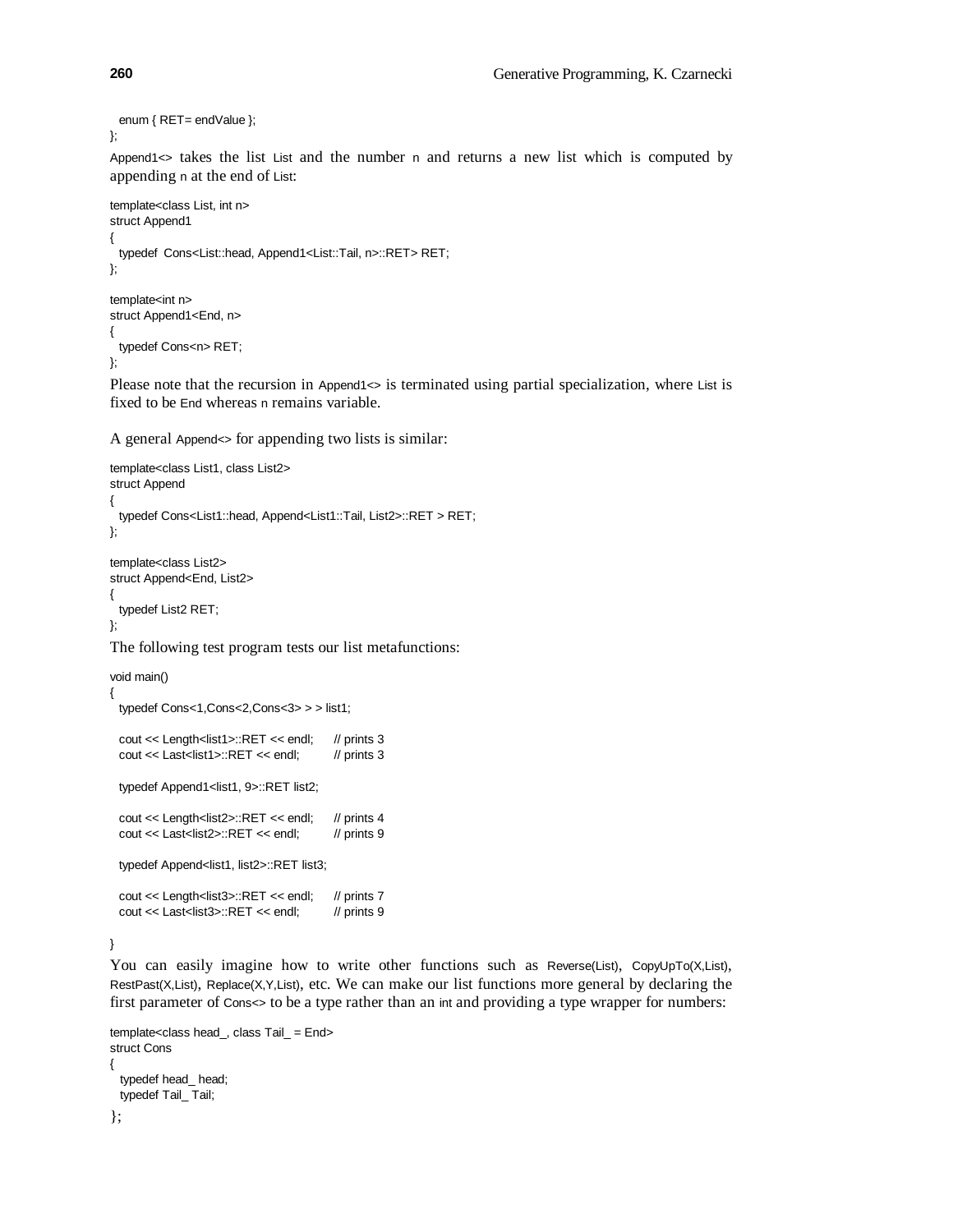```
template <int n>
struct Int
{
 enum { value=n };
};
```
Given the above templates, we can build lists consisting of types and numbers, e.g.

```
Cons<Int<1>, Cons<SomeType, Cons<Int<3> > > >
```
Indeed, this technique allows us to implement a simple Lisp as a template metaprogram (see Section 8.12).

## **8.5 Workarounds for Doing Without Partial Specialization of Class Templates**

As you saw in the previous section, partial specialization allows you to terminate the recursion of a template whose some parameters remain fixed during all iterations and other parameters vary from iteration to iteration. Unfortunately, currently only very few compilers support partial specialization. But here is the good news: We have always been able to find a workaround. This section gives you the necessary techniques for doing without partial specialization.

We will consider two cases: a recursive metafunction with numeric arguments and a recursive metafunction with type parameters.

We start with a recursive metafunction with numeric arguments. A classic example of a numeric function requiring partial specialization is raising a number to the m-th power. Here is the implementation of the power metafunction with partial specialization:

```
//power
template<int n, int m>
struct Power
{
 enum { RET = m>0 ? Power< n, (m>0) ? m-1:0 >::RET * n
                       : 1 };
};
// terminate recursion
template<int n>
struct Power<n, 0>
{
 enum \{ RET = 1 \};
};
```
This function works as follows: It takes n and m as arguments and recursively computes the result by calling Power<n, m-1>. Thus, the first argument remains constant, while the second argument is "consumed". We know that the final call looks like this: Power<n, 0>. This is the classic case for partial specialization: One argument could be anything and the other one is fixed.

If our C++ compiler does not support partial specialization, we need another solution. The required technique is to map the final call to one that has all of its arguments fixed, e.g. Power<1, 0>. This can be easily done by using an extra conditional operator in the first argument to the call to Power<n, m-1>. Here is the code:

```
//power
template<int n, int m>
struct Power
{
 enum { RET = m>0 ? Power<(m>0) ? n:1, (m>0) ? m-1:0>::RET * n
                     : 1 }:
};
```
template<>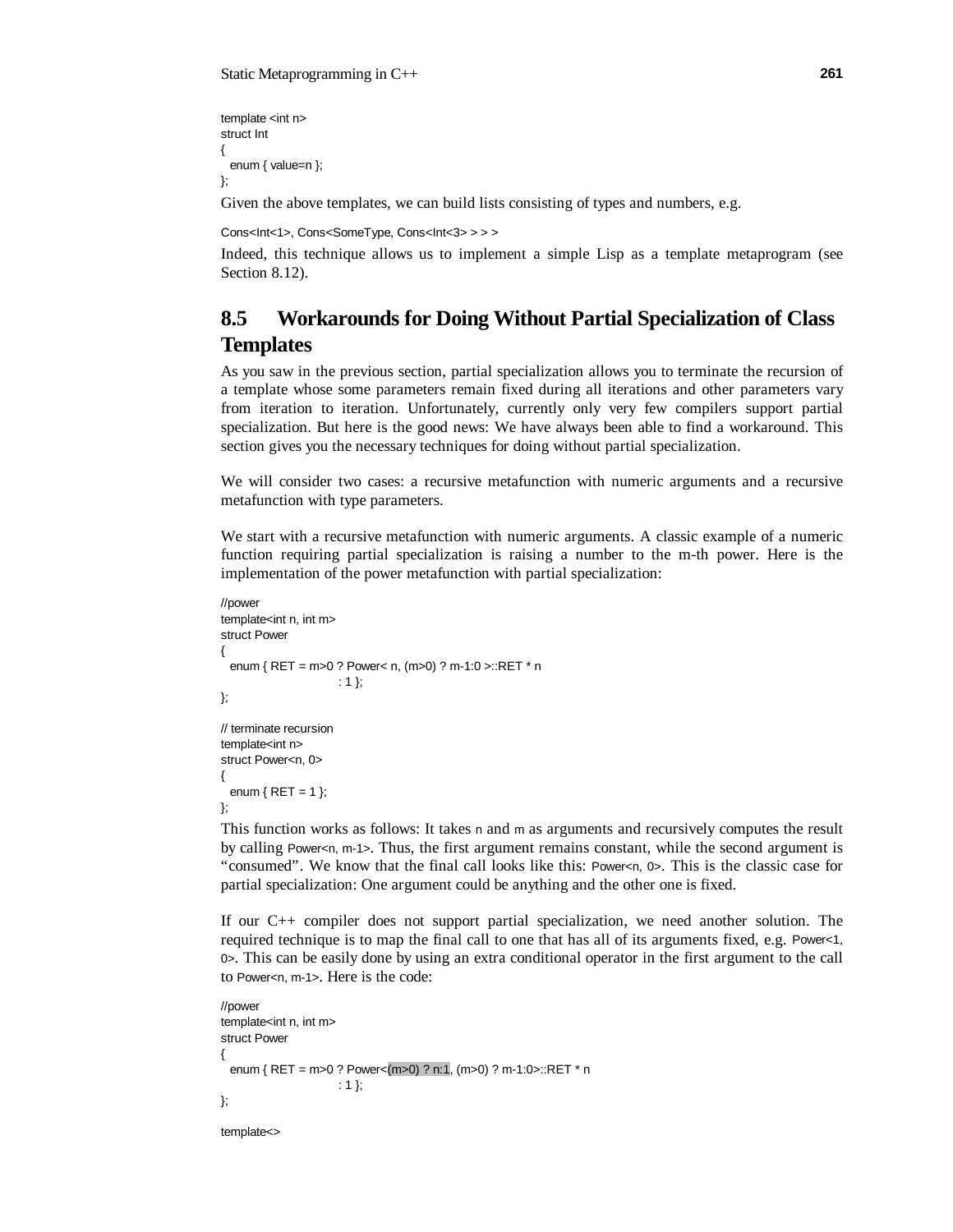```
struct Power<1,0>
{
 enum \{ RET = 1 \};
};
cout << "Power<2,3>::RET = " << Power<2,3>::RET << endl; // prints " 8"
```
We can use the same trick in order to reimplement the metafunction Append1< $\ge$  (see Section 8.4) without partial specialization. All we have to do is to map the recursion termination to a case where both arguments are fixed:

```
template<class List, int n>
struct Append1
{
 enum {
   new_head = IsEmpty<List>::RET ?
    endValue
    n
};
 typedef
   IF<IsEmpty<List>::RET,
    Cons<n>,
    Cons<List::head, Append1<List::Tail, new_head>::RET >
   >::RET RET;
};
template<>
struct Append1<End, endValue>
{
 typedef End RET;
```
};

The same technique also works with type arguments. Here is the metafunction Append<> without partial specialization (remember that the second argument was constant during recursion):

template<class List1, class List2> struct Append {

```
typedef
   IF<IsEmpty<List1>::RET,
    End,
    List2
  >::RET NewList2;
 typedef
   IF<IsEmpty<List1>::RET,
    List2,
    Cons<List1::head, Append<List1::Tail, NewList2>::RET >
   >::RET RET;
};
template<>
struct Append<End, End>
{
 typedef End RET;
```
};

You may ask why we worry about terminating recursion in the else branch of the second IF $\le$  if in the terminal case we return List2 and not the value of the recursive call. The reason why we have to worry is that the types in both branches of a meta-if (i.e.  $IF \gg$ ) are actually built by the compiler. Thus, meta-if has a slightly different behavior than an if statement in a conventional programming language: we have always to keep in mind that both branches of a meta-if are "evaluated" (at least on  $VC++ 5.0$ ).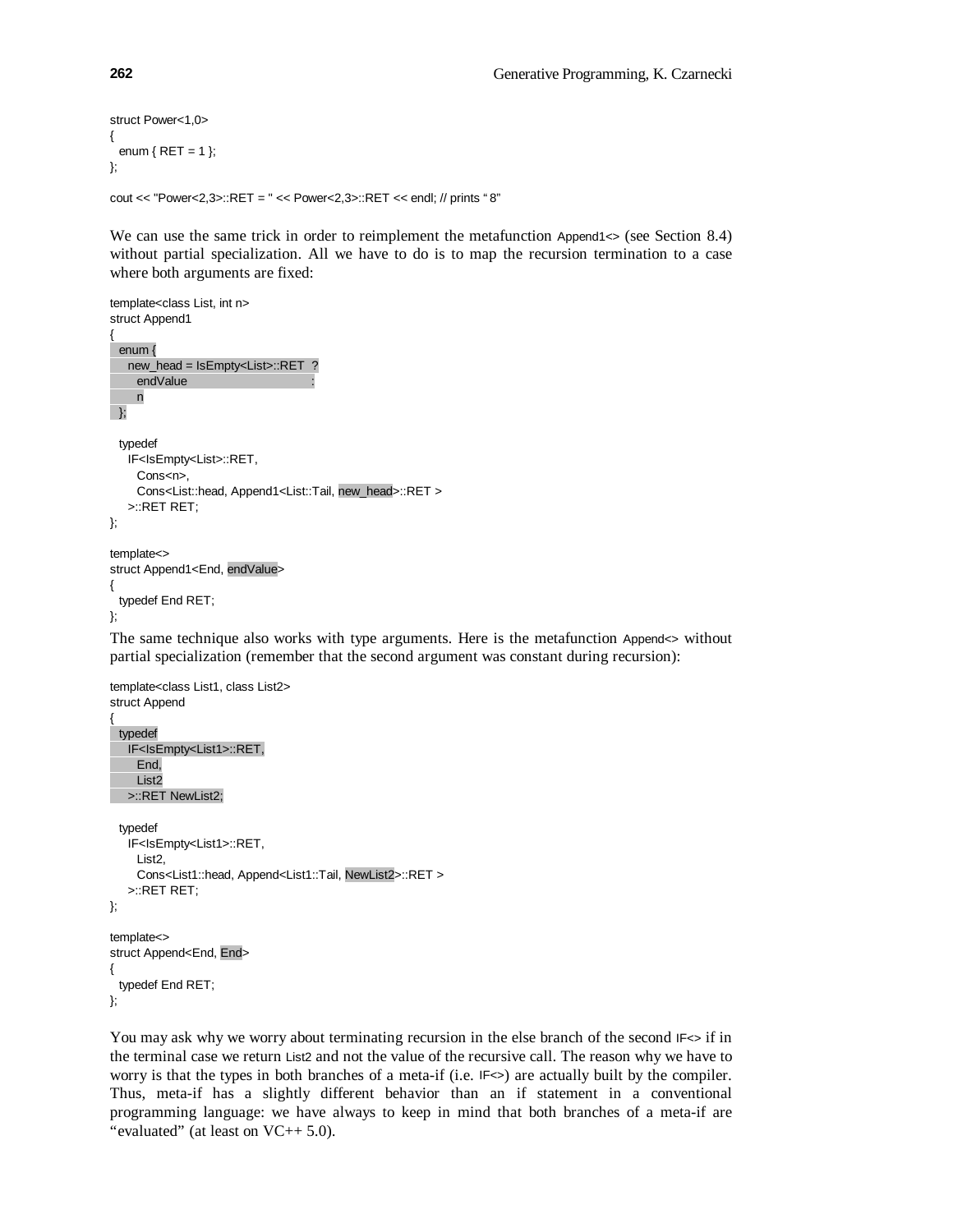We have used meta-if in order to eliminate partial specialization in Append<>. But if you take a look at the implementation of meta-if in Section 8.2, you will realize that meta-if uses partial specialization itself. Thus, we also need to provide an implementation of meta-if without partial specialization.

A meta-if involves returning the first of its two argument types if the condition is true and the second one if the condition is false. Let us first provide two metafunctions Select, where each of them takes two parameters and the first one returns the first parameter and the second one returns the second parameter. Additionally, we wrap the metafunctions into classes, so that we can return them as a result of some other metafunction. Here is the code for the two metafunctions:

```
struct SelectFirstType
{
 template<class A, class B>
 struct Select
 {
   typedef A RET;
 };
};
struct SelectSecondType
{
 template<class A, class B>
 struct Select
 {
   typedef B RET;
 };
};
```
Now, we implement another metafunction which takes a condition number as its parameter and returns SelectFirstType if the condition is other than 0 and SelectSecondType if the condition is 0:

```
template<int condition>
struct SelectSelector
{
 typedef SelectFirstType RET;
};
template<>
struct SelectSelector<0>
{
 typedef SelectSecondType RET;
};
Finally, we can implement our meta-if:
template<int condition, class A, class B>
class IF
{
   typedef SelectSelector<condition>::RET Selector;
 public:
   typedef Selector::Select<A, B>::RET RET;
};
```
*Higher-order metafunctions* Please note that this implementation of meta-if does not use partial specialization. Another interesting thing to point out is that we returned metafunctions (i.e. SelectFirstType and SelectSecondType) as a result of some other metafunction (we could use the same technique to pass metafunctions as arguments to some other metafunctions). Thus, template metaprogramming supports *higher-order metafunctions*.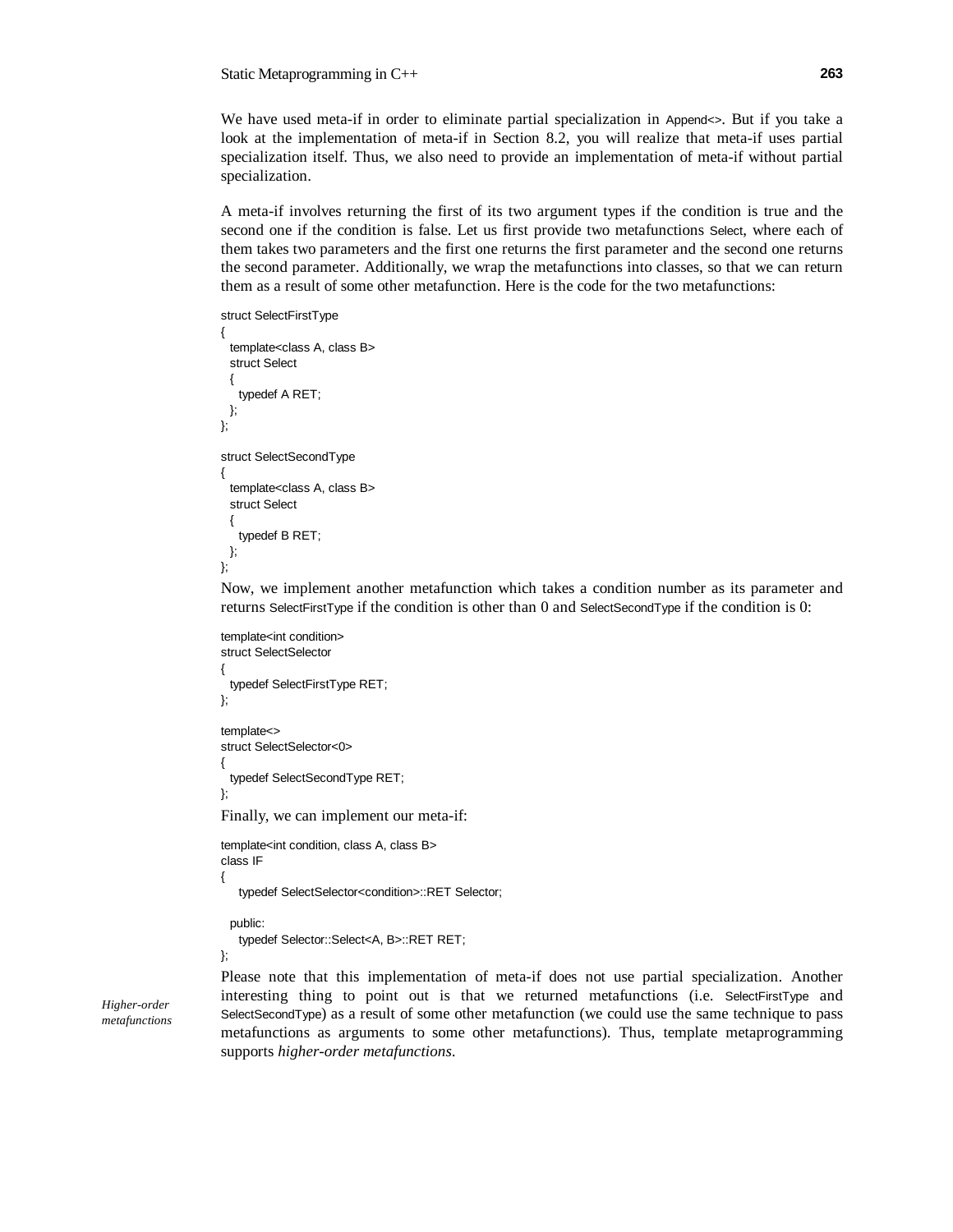## **8.6 Control Structures**

The structure of metaprograms can be improved by using basic metafunction which provide the functionality equivalent to the control structures used in programming languages such as if, switch, while, for, etc.

You have already seen the meta-if in Section 8.2. A *meta-switch* is used as follows:

```
SWITCH < 5
 , CASE < 1, TypeA
 , CASE < 2, TypeB
 , DEFAULT < TypeC > > >
 >::RET //returns TypeC
```
As you probably recognized, this switch uses the list processing techniques we discussed in Section 8.4. The implementation is given in Section 8.13.

You also saw the *meta-while loop* in Section 8.3. Other loops such as *meta-for* and *meta-do* also exist (see [TM]).

## **8.7 Configuration Repositories and Code Generation**

In Section 6.4.2.4, we showed how to use a configuration repository class in order to encapsulate the horizontal parameters of a configuration and to propagate types up and down aggregation and inheritance hierarchies. Such configuration repositories can be combined with template metaprogramming into a very powerful static generation technique.

We will present this generation technique step by step, starting with a simple example of configurable list components based on a configuration repository.

We start with the implementation of the base component representing a list. The component implements methods such as head() for reading the head of the list, setHead() for setting the head, and setTail() for setting the tail of the list. The component takes a configuration repository class as its parameter and retrieves a number of types from it:

```
template<class Config_>
class List
{
   public:
   // publish Config so that others can access it
    typedef Config_ Config;
   private:
     // retrieve the element type
     typedef Config::ElementType ElementType;
    // retrieve my type (i.e. the final type of the list); this is necessary since
    // we will derive from List<> later and
    // we want to use the most derived type as the type of tail_;
    // thus, we actually pass a type from the subclass
    // to its superclass
     typedef Config::ReturnType ReturnType;
   public:
     List(const ElementType& h, ReturnType *t = 0) :
      head_(h), tail_(t)
     {}
     void setHead(const ElementType& h)
    { \text{head}_ = h; }
     const ElementType& head() const
```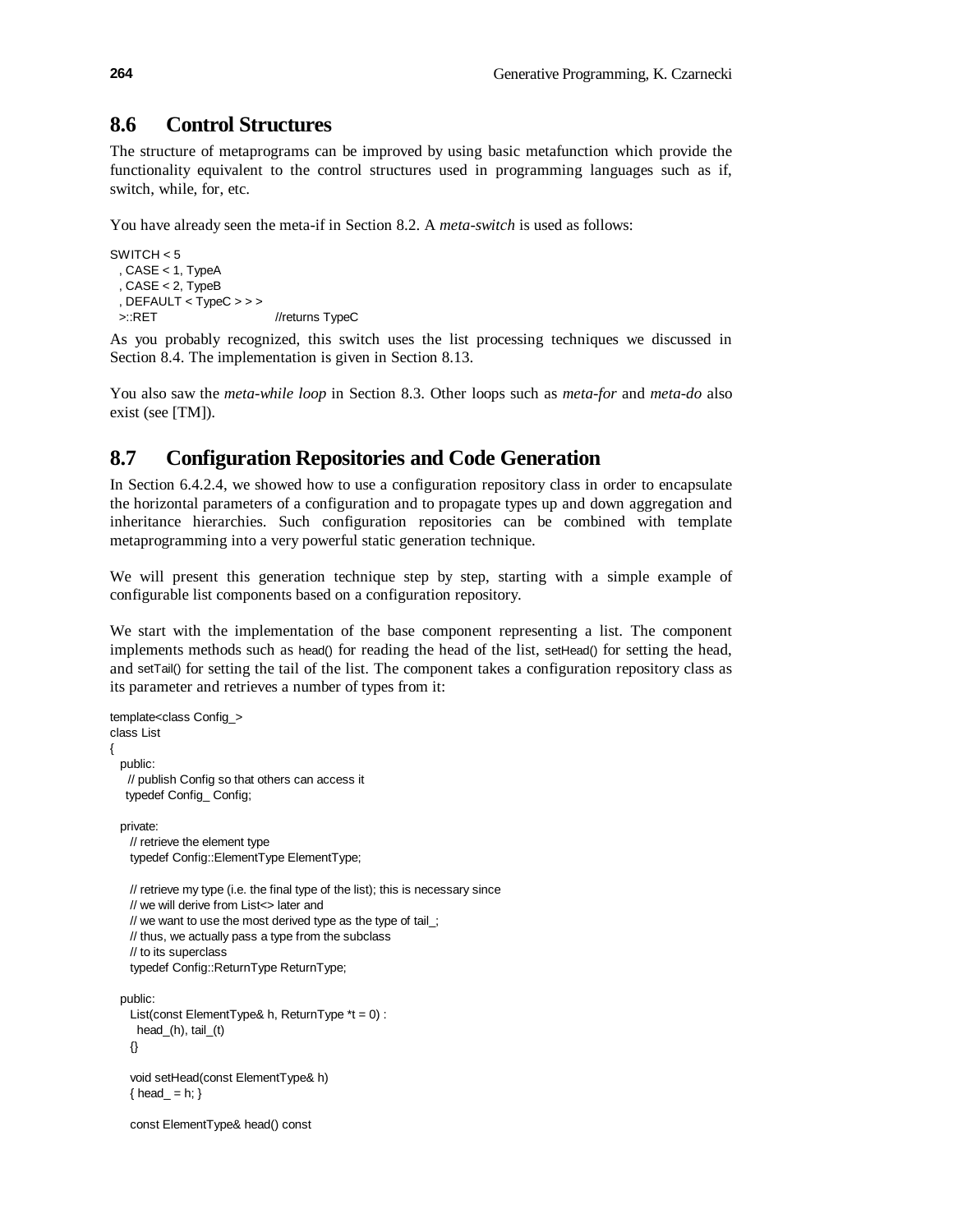```
 { return head_; }
   void setTail(ReturnType *t)
  {tail = t; }
   ReturnType *tail() const
   { return tail_; }
 private:
   ElementType head_;
   ReturnType *tail_;
```

```
};
```
Next, imagine that you need to keep track of the number of elements in the list. We can accomplish this using an inheritance-based wrapper (see Section 6.4.2.4):

```
template<class BaseList>
class ListWithLengthCounter : public BaseList
{
  public:
    typedef BaseList::Config Config;
   private:
    typedef Config::ElementType ElementType;
    typedef Config::ReturnType ReturnType;
    //get the type for the length counter
     typedef Config::LengthType LengthType;
   public:
     ListWithLengthCounter(const ElementType& h, ReturnType *t = 0) :
    BaseList(h,t), length_(computedLength())
    { }
    //redefine setTail() to keep track of the length
    void setTail(ReturnType *t)
     {
     BaseList::setTail(t);
     length_ = computedLength();
    }
    //an here is the length() method
     const LengthType& length() const
     { return length_; }
   private:
    LengthType computedLength()
    {
      return tail()? tail()->length()+1
                  : 1; }
     LengthType length_;
```

```
};
```
Furthermore, we might be also interested in logging all calls to head(), setHead(), and setTail(). For this purpose, we provide yet another wrapper, which is implemented similarly to ListWithLengthCounter<>:

```
template<class BaseList>
class TracedList : public BaseList
{
  public:
    typedef BaseList::Config Config;
```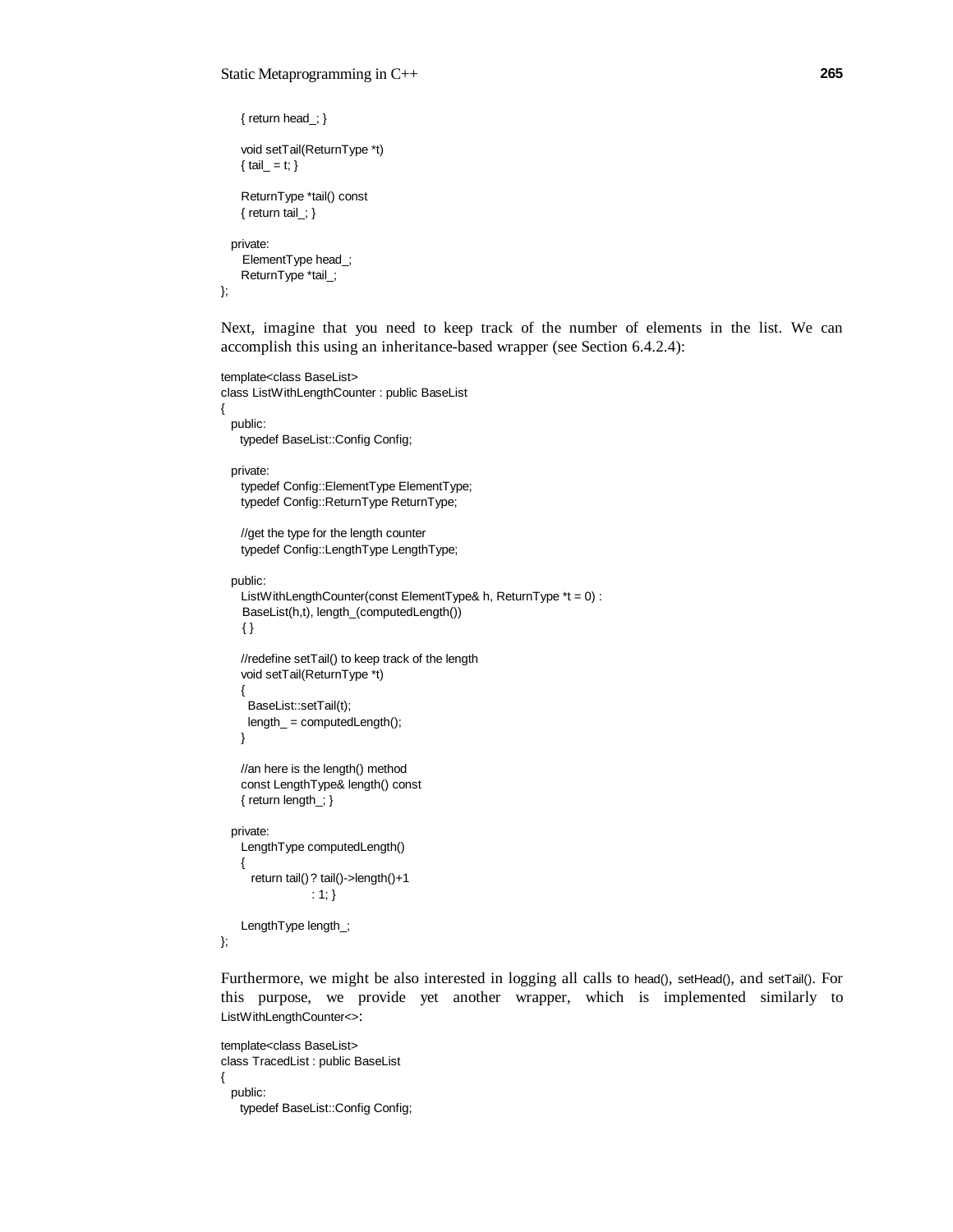```
 private:
     typedef Config::ElementType ElementType;
     typedef Config::ReturnType ReturnType;
   public:
    TracedList(const ElementType& h, ReturnType *t = 0) :
    BaseList(h,t)
    { }
     void setHead(const ElementType& h)
    { \text{cout} \ll \text{``setHead("} \ll \text{h} \ll \text{''})\ll \text{end};
       BaseList::setHead(h);
     }
     const ElementType& head() const
     { cout << "head()"<< endl;
       return BaseList::head();
     }
     void setTail(ReturnType *t)
    \{ cout << "setTail(t)" << endl;
       BaseList::setTail(t);
 }
};
```
Given these three components, we can construct four different configurations:

- SimpleList: a simple list;
- ListWithCounter: a list with a counter;
- TracedList: a list with tracing;
- TracedListWithCounter: a list with a counter and with tracing.

```
Here is the code:
```

```
//SimpleList
struct ListConfig
{
  typedef int ElementType;
  typedef List<ListConfig> ReturnType;
};
typedef ListConfig::ReturnType SimpleList;
// ListWithCounter
struct CounterListConfig
{
  typedef int ElementType;
  typedef int LengthType;
  typedef ListWithLengthCounter<List<CounterListConfig> > ReturnType;
};
typedef CounterListConfig::ReturnType ListWithCounter;
// TracedList
struct TracedListConfig
{
   typedef int ElementType;
  typedef TracedList<List<TracedListConfig> > ReturnType;
};
typedef TracedListConfig::ReturnType TracedList;
// TracedListWithCounter
struct TracedCounterListConfig
{
```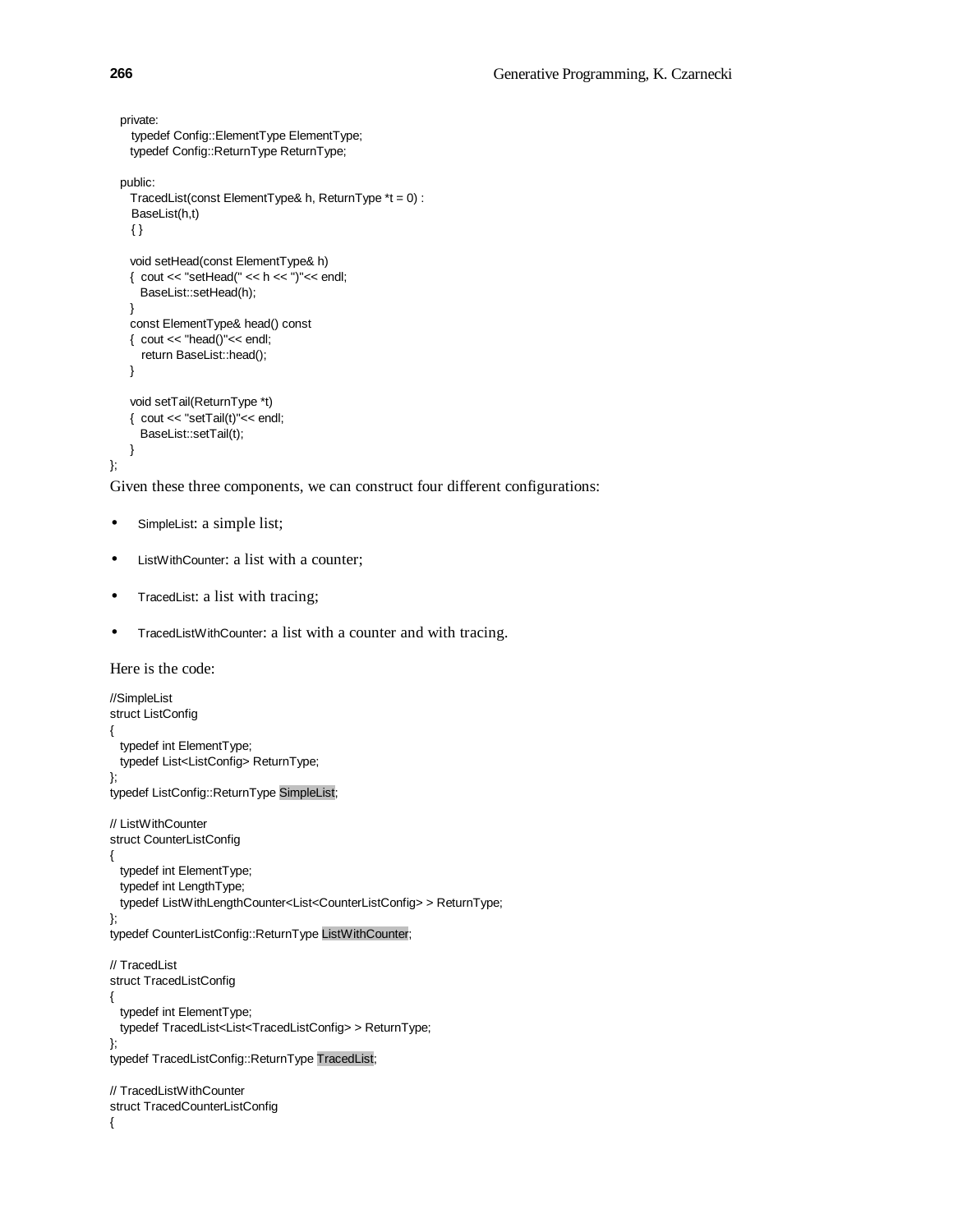```
 typedef int ElementType;
  typedef int LengthType;
  typedef TracedList<ListWithLengthCounter<List<TracedCounterListConfig> > > ReturnType;
};
typedef TracedCounterListConfig::ReturnType TracedListWithCounter;
```
The problem with this solution is that we have to provide an explicit configuration repository for each of these four combinations. This is not a big problem in our small example. However, if we have thousands of different combinations (e.g. the matrix components described in Chapter 10 can be configured in over 140 000 different ways), writing all these configuration repository classes becomes unpractical (remember that for larger configurations each of the configuration repository classes is much longer than in this example).

A better solution is to generate the required configuration repository using template metaprogramming. For this purpose, we define the metafunction LIST\_GENERATOR<> which takes a number of parameters describing the list type we want to generate and returns the generated list type.

Here is the declaration of this metafunction:

template<class ElementType, int counterFlag, int tracingFlag, class LengthType> class LIST\_GENERATOR;

The semantics of the parameters is as follows:

- ElementType: This is the element type of the list.
- counterFlag: This flag specifies whether the generated list should have a counter or not. Possible values are with\_counter or no\_counter.
- tracing Flag: This flag specifies whether the generated list should have a counter or not. Possible values are with\_tracing or no\_tracing.
- LengthType: This is the type of the length counter (if any).

We first need to provide the values for the flags:

enum {with\_counter, no\_counter}; enum {with\_tracing, no\_tracing};

And here is the code of the list generator metafunction:

```
template<
 class ElementType_ = int,
 int counterFlag = no_counter,
 int tracingFlag = no_tracing,
 class LengthType_ = int
>
class LIST_GENERATOR
{
 public:
    // provide the type of the generator as Generator
   typedef LIST_GENERATOR<ElementType_, counterFlag, tracingFlag, LengthType_> Generator;
 private:
   //define a simple list; please note that we pass Generator as parameter
   typedef List<Generator> list;
    // wrap into ListWithLengthCounter if specified
   typedef
```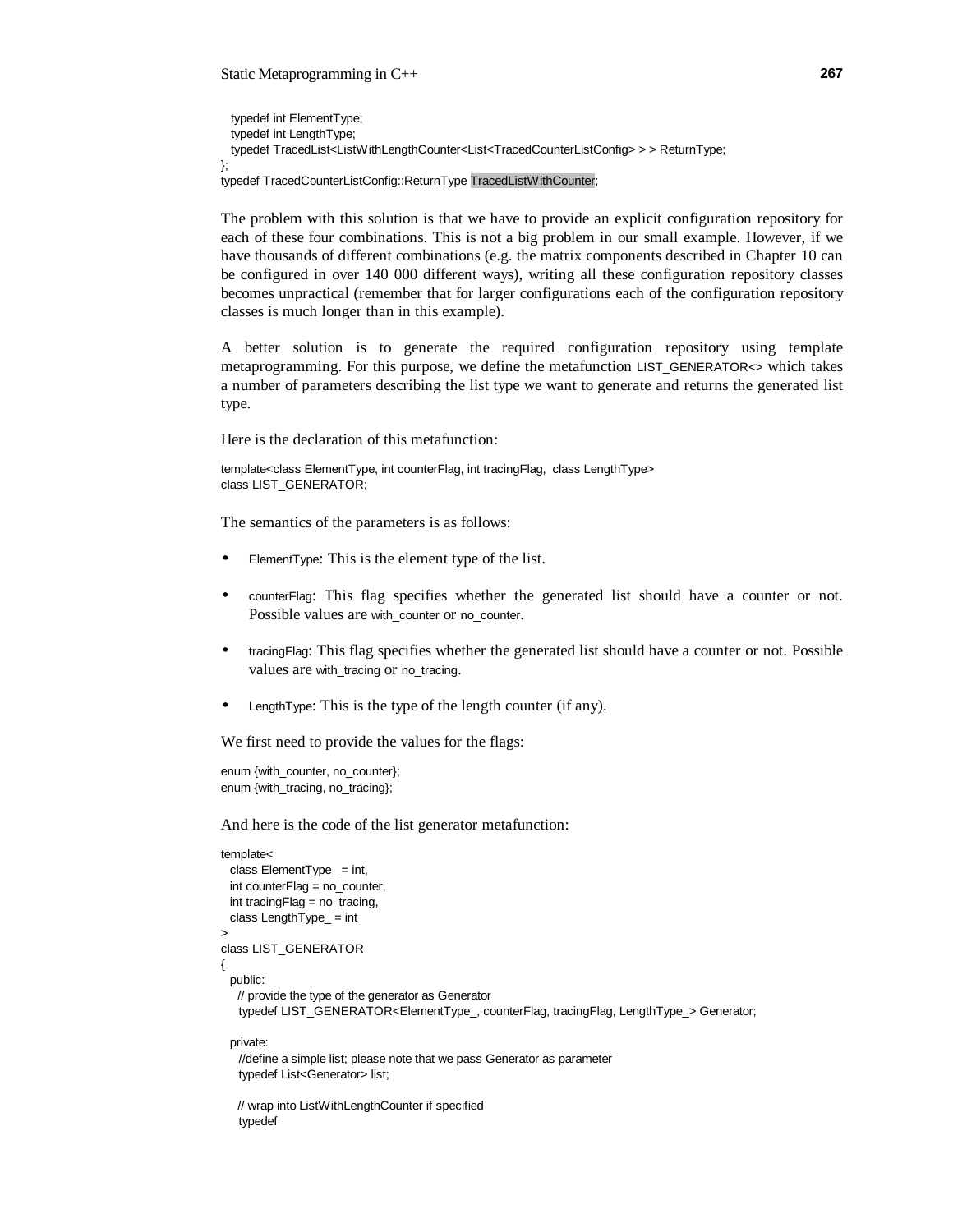```
IF<counterFlag==with_counter,
      ListWithLengthCounter<list>,
      list
     >::RET list_with_counter_or_not;
   // wrap into TracedList if specified
   typedef
     IF<tracingFlag==with_tracing,
      TracedList<list_with_counter_or_not>,
      list_with_counter_or_not
     >::RET list_with_tracing_or_not;
 public:
   // return finished type
   typedef list_with_tracing_or_not RET;
   // provide Config; Config is retrieved by List<> from Generator and passed on to its wrappers
   struct Config
   {
     typedef ElementType_ ElementType;
     typedef LengthType_ LengthType;
     typedef RET ReturnType;
   };
};
```
Please note that we passed Generator to List<> rather than Config. This is not a problem since List<> can retrieve Config from Generator. Thus, we need to change two lines in List<>:

```
template<class Generator>
class List
{
   public:
   //publish Config so that others can access it
    typedef Generator::Config Config;
   // the rest of the code remains the same as above
   ///...
};
```
Using the list generator, we can produce each of the four list types as follows:

```
typedef LIST_GENERATOR<>::RET SimpleList;
typedef LIST_GENERATOR<int, with_counter>::RET ListWithCounter;
typedef LIST_GENERATOR<int, no_counter, with_tracing>::RET TracedList;
typedef LIST_GENERATOR<int, with_counter, with_tracing>::RET TracedListWithCounter;
```
The list generator is an example of a very simple generator. In Section 10.3.1.5, we show you an advanced matrix generator, which performs parsing, computing default values for parameters, and assembling components.

## **8.8 Template Metaprograms and Expression Templates**

The main idea behind the technique of expression templates [Vel95b] is the following: if you implement binary operators to be used in an expression, e.g.  $A+B+C$ , where A, B, and C are vectors, each operator does not return the resulting vector (or whatever the result is), but an object representing the expression itself. Thus, the operators are actually type constructors and if you implement them as overloaded template operators, they will derive the exact type of the expression at compile time. This type encodes the structure of the expression and you can pass it to a template metafunction which analyzes it and generates efficient code for it using the techniques presented in Section 8.3.

The arguments to the expressions could be abstract data types generated using a generator such as the one described in the previous section (i.e. LIST\_GENERATOR<>). In this case, the configuration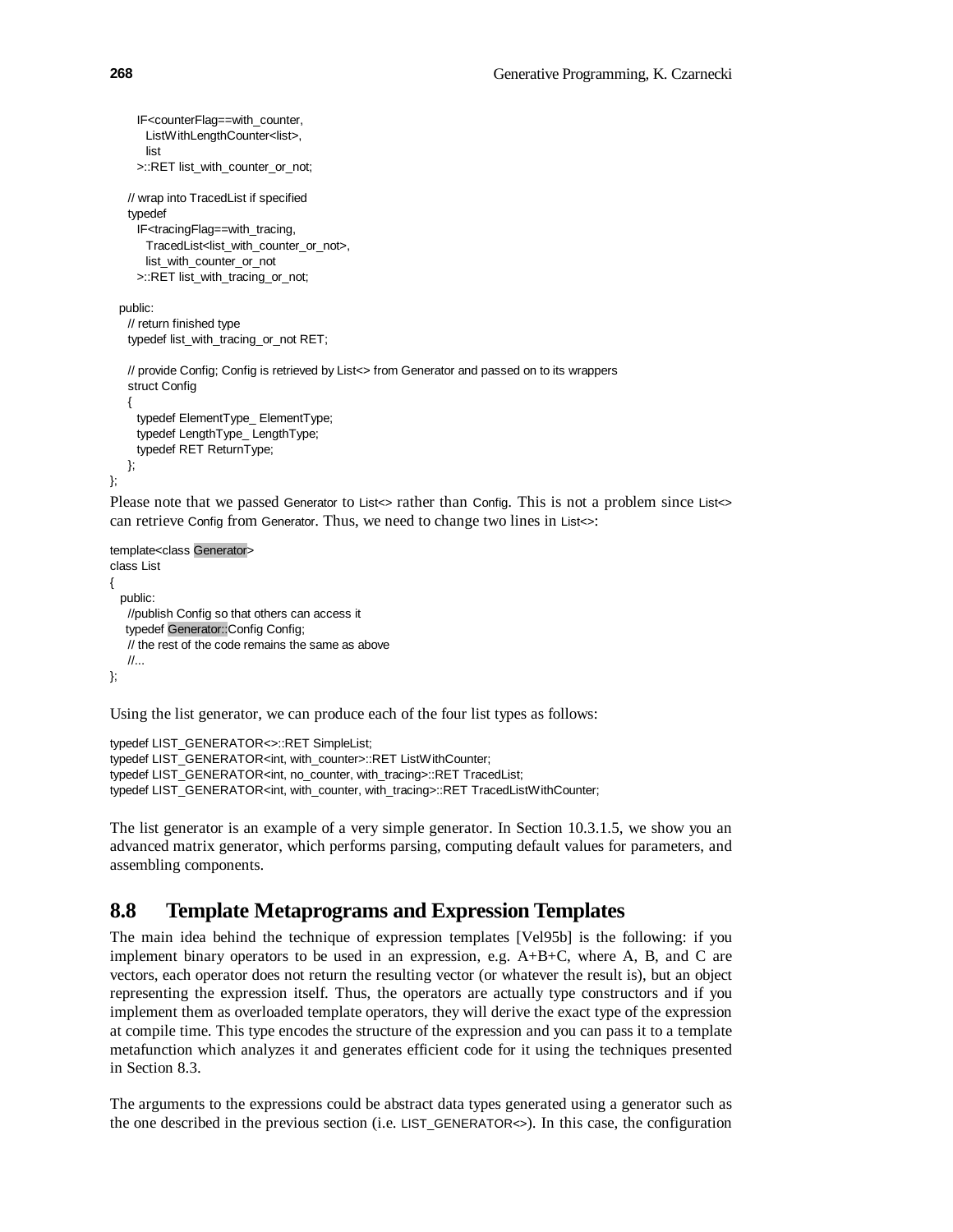repositories contain all the metainformation about the ADTs they belong to. Please note that you can access the configuration repository at compile time, e.g.:

#### TracedListWithCounter::Config

Furthermore, you can provide traits about the types of the expression objects. These traits could define the algebraic properties of the involved operators. The ADT metainformation and the operator metainformation can then be used by the code generating metafunction to perform a complex analysis of the whole expression type and to generate highly-optimized code.

Section 10.3.1.7 will demonstrate some of these techniques.

## **8.9 Relationship Between Template Metaprogramming and Other Metaprogramming Approaches**

As we stated at the beginning of this chapter, generative metaprograms manipulate program representations. Compilers and transformation systems usually manipulate abstract syntax trees (ASTs). Lisp allows us to write metaprograms which manipulate language constructs, more precisely, lists representing functions. Smalltalk and CLOS allow us to (dynamically) manipulate classes. Template metaprograms can manipulate (e.g. compose) program representations such as template classes and methods.

An important question is whether metaprograms have to be written in a different language than the programs being manipulated. This is often the case with transformation systems which usually provide a specialized transformation API which is independent of the structures being transformed. In the case of Lisp, CLOS, and Smalltalk, both the metaprograms and the programs being manipulated are part of the same language in a reflective way, i.e. base programs can call metaprograms and metaprograms can call base programs. In the case of template metaprogramming, we use a "metaprogramming sublanguage" of C++, which can manipulate types (e.g. compose class templates, select functions for inlining), but it has no access to their metainformation other than what was explicitly encoded using techniques such as traits. Also, template metaprograms run before the programs they generate and the base code cannot call the metacode.

In this context, we can view  $C_{++}$  as a two-level language. Two-level languages contain static code (which is evaluated at compile-time) and dynamic code (which is compiled, and later executed at run-time). Multi-level languages [GJ97] can provide a simpler approach to writing program generators (see e.g., the Catacomb system [SG97]).

## **8.10 Limitations of Template Metaprogramming**

Template metaprogramming has a number of limitations which are discussed in Section 10.3.1.8.

Table 116 (in Section 10.3.2) compares the applicability of template metaprogramming and of the Intentional Programming System for implementing algorithmic libraries.

## **8.11 Historical Notes**

The first documented template metaprogram was written by Unruh [Unr94]. The program generated prime numbers as compiler warnings. To our knowledge, the first publication on template metaprogramming was the article by Veldhuizen [Vel95b], who pioneered many of the template metaprogramming techniques by applying them to numerical computing. In particular, he's been developing the numerical array package Blitz++ [Vel97], which we already mentioned in Section 7.6.4.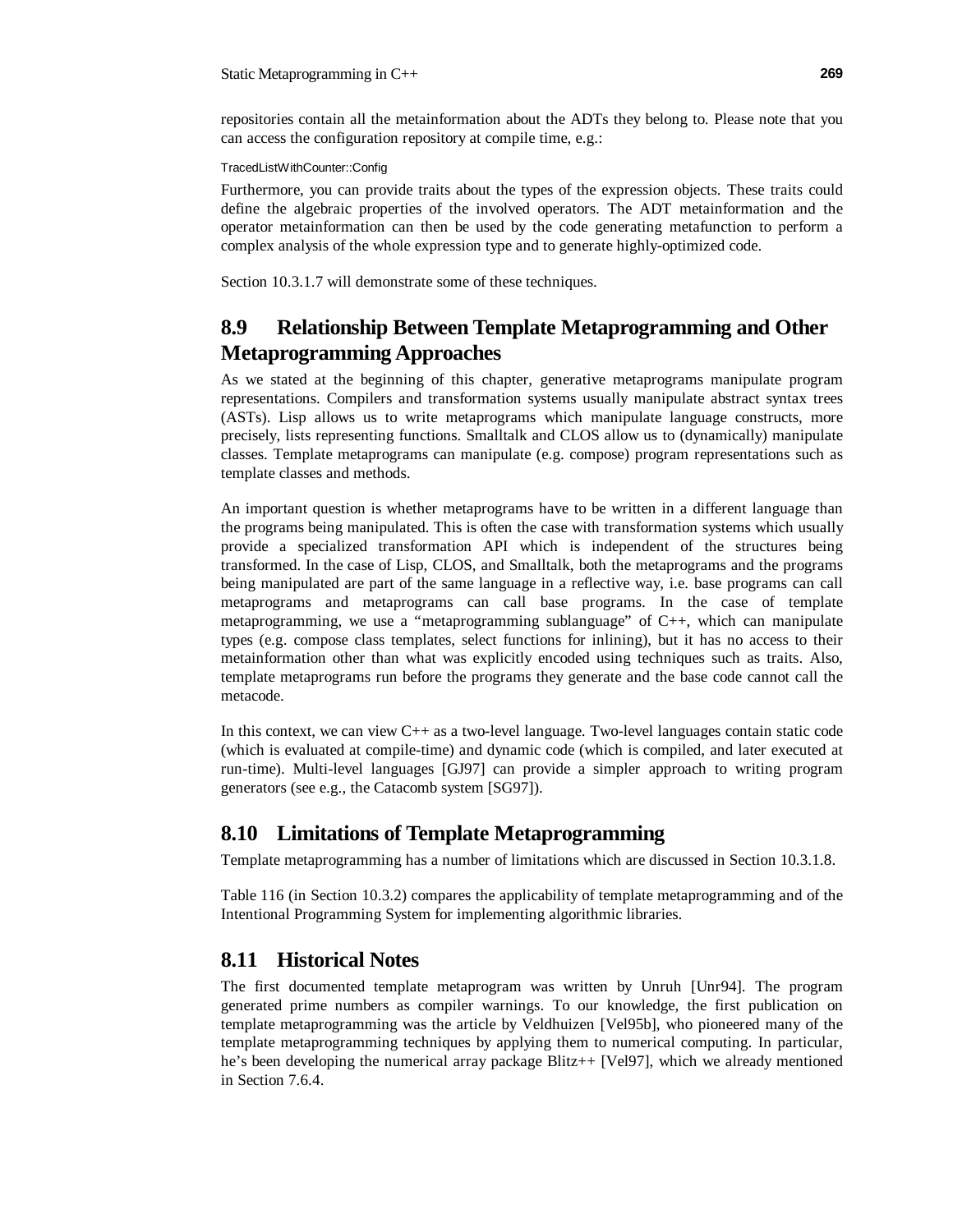Currently, there is a number of other libraries using template metaprogramming, e.g. Pooma [POOMA], A++/P++ [BDQ97], MTL [SL98], and the generative matrix package described in Chapter 10.

The contribution of Ulrich Eisenecker and the author was to provide explicit meta-control structures. A further contribution is the combination of configuration repositories and metafunctions into generators. The concept of a meta-if in C++ was first published in [Cza97], but only after developing the workarounds for partial specialization (see Section 8.5), we were able to fully develop our ideas (since we did not have a compiler supporting partial specialization).

## **8.12 Appendix: A Very Simple Lisp Implementation Using Template Metaprogramming**

#include <iostream.h> #include "IF.h"

/\*

The siplest Lisp implementation requires the following primitive expressions:

\*data types: numbers, symbols, and lists \*primitive functions: list constructor (cons), list accessors (first, rest), type-testing predicates (numberp, symbolp, listp), equivalence test (eq), algebraic operations on numbers (plus, minus, times, divide, rem), numeric comparison (eqp, lessp, greaterp) \*/

//\*\*\*\*\*\*\*\*\*\*\*\*\*\*\*\*\*\*\*\*\*\*\*\*\*\*

// Symbolic data of Lisp:

// \*Symbolic atoms: numbers and symbols

- // \*Symbolic expressions (S-expressions): lists
- //

// In Lisp, we have numbers, symbols, and lists. // We also need primitive methods for checking // the type of a Lisp type.

//LispObject defines the interface //for all lisp objects. //Some of the members do not make //sence for some subclasses. //Yet they are required //in order for numbers, symbols, //and lists to be treated //polymorphicaly by the compiler.

```
struct LispObject
{
 enum {
   N_VAL=0,
   ID = -1,
   IS_NUMBER=0,
   IS_SYMBOL=0,
   IS_LIST=0
 };
 typedef LispObject S_VAL;
 typedef LispObject FIRST;
 typedef LispObject REST;
};
```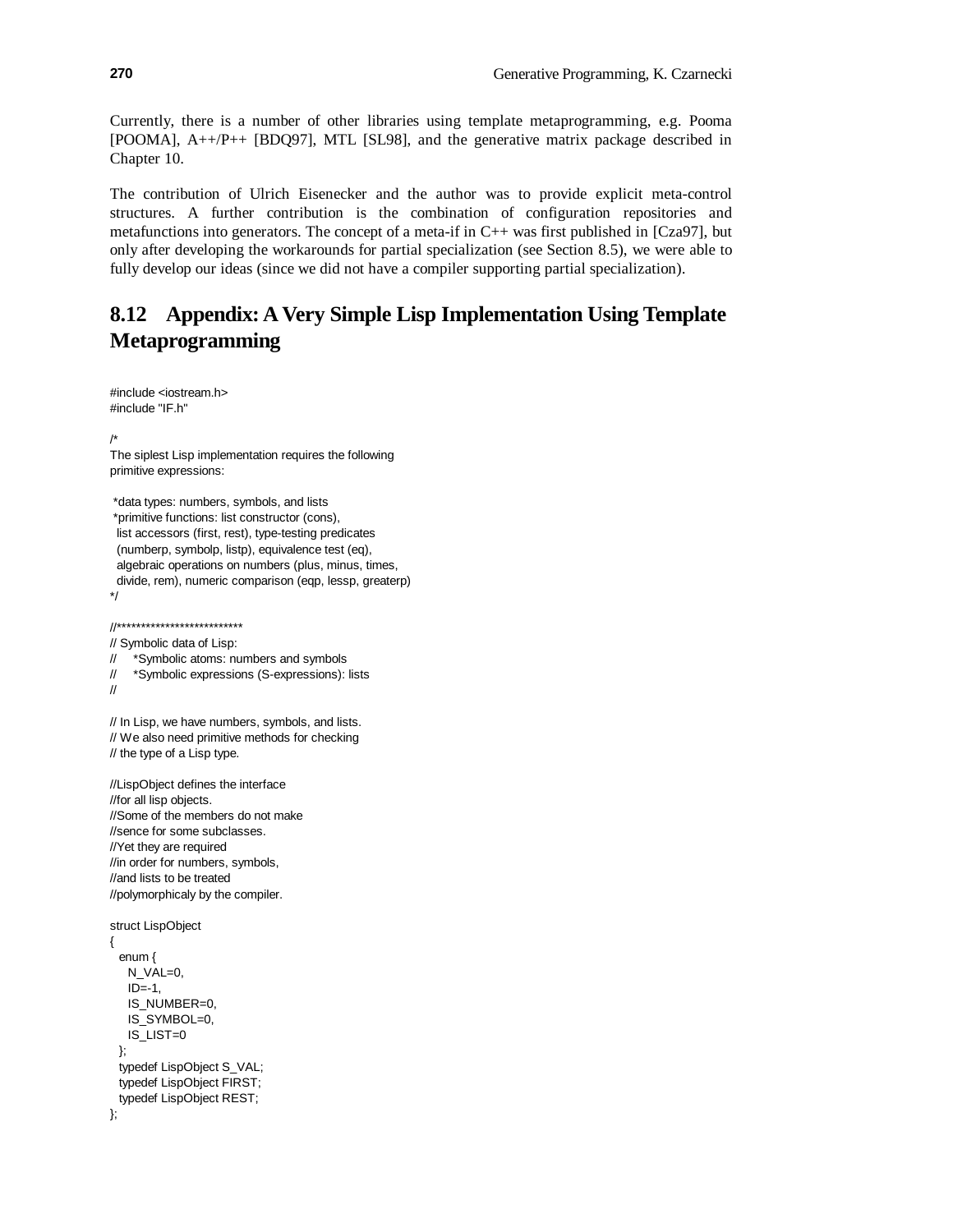```
struct NumberType : public LispObject
{
 //the following enums should accessed by the type testing predicates
 //numberp, symbolp, and listp, only.
 enum {
   IS_NUMBER=1,
   IS_SYMBOL=0,
   IS_LIST=0
 };
};
struct SymbolType : public LispObject
{
 enum {
   IS_NUMBER=0,
   IS_SYMBOL=1,
   IS_LIST=0
 };
};
struct ListType : public LispObject
{
 enum {
   IS_NUMBER=0,
   IS_SYMBOL=0,
   IS_LIST=1
 };
};
//numbers
//Numbers are defined as "wrapped" classes.
//We need a wrapper for numbers in
//order to be able to pass number to class templates
//expecting classes. The problem is that C++
//does not allow us provide two versions of a class template
//one with class and other with number parameters.
//Unfortunately, we can only handle integral types at the moment.
template <int n>
struct Int : NumberType
{
 enum { N_VAL=n };
};
//symbols
//symbols are defined as "wrapped" classes
//We need a wrapper for classes in
//order to be able provide them with IDs.
//IDs allow us to test for equivalence.
template <class Value, int SymbolID>
struct Symbol : public SymbolType
{
 typedef Value S_VAL;
 enum { ID=SymbolID };
};
//lists
//Lists are represented by nesting the list contructor
//cons defined later
//but first we need an empty list
struct EmptyList : public ListType {};
```
//\*\*\*\*\*\*\*\*\*\*\*\*\*\*\*\*\*\*\*\*\*\*\*\*\*\*\*\*\*\*\*\*\*\*\*\*\*\*\*\*\*\*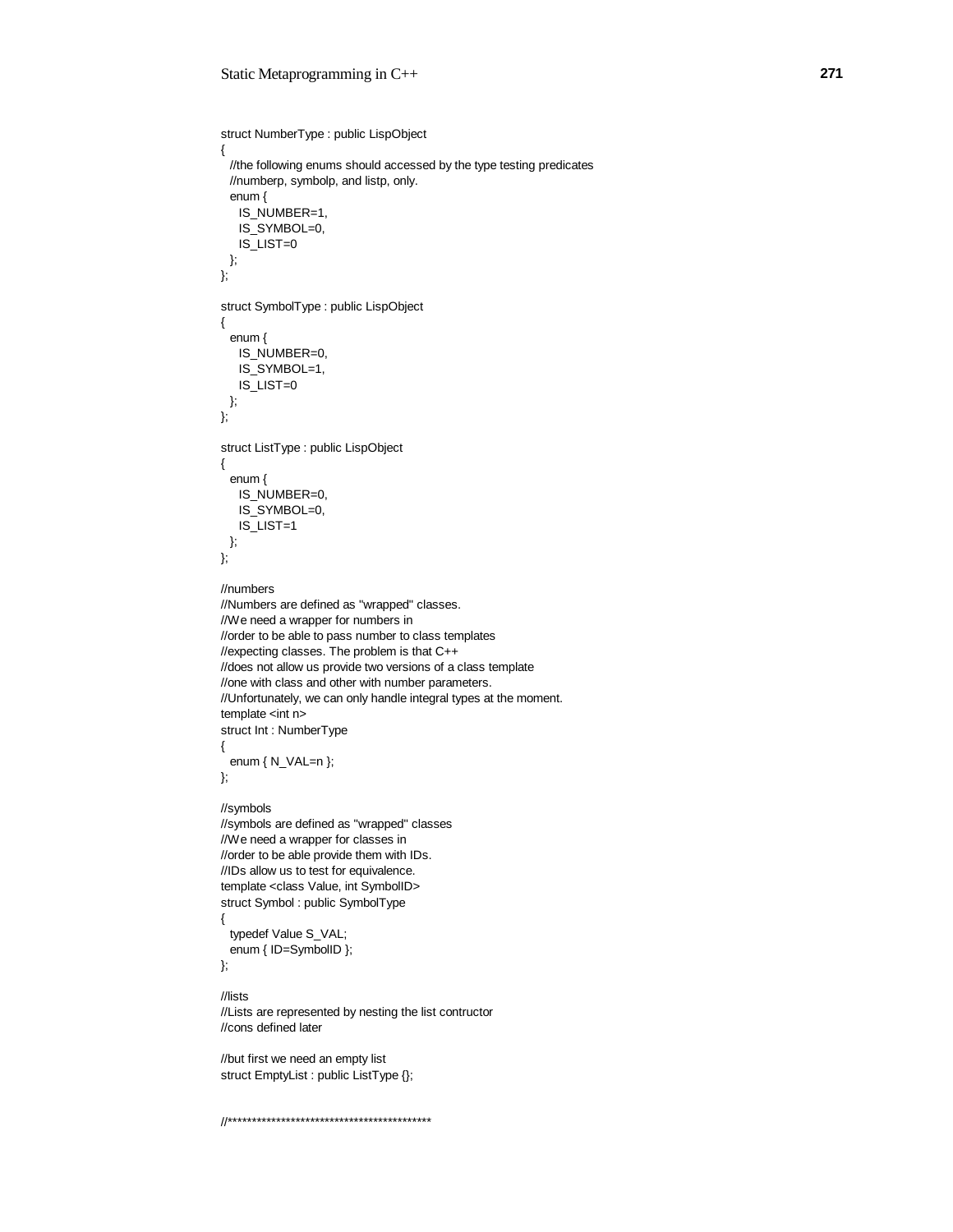```
//Primitive function
//******************************************
//List constructor cons(X,L)
//
//an example of a list:
//Cons<Int<1>,Cons<Int<2>,Cons<Symbol<SomeClass,1>,EmptyList>>>
//In Lisp syntax, this list would look like this:
//cons(1,cons(2,cons("SomeClass",)))) = (1,2, "SomeClass")//
//In this implementation of cons, we do not define RET
//since this would unnecessary complicate our C++ Lisp syntax.
//The list type is the type of an intantiated cons.
template <class X, class List>
struct Cons : public ListType
{
 typedef X FIRST;
 typedef List REST;
};
//list accessors first and rest
//first(List)
// returns the first element of List
//
//first is achieved through:
//Cons<Int<1>,Cons<Int<2>,Cons<Symbol<SomeClass,1>,
// EmptyList>>>::FIRST = Int<1>
template <class List>
struct First
{
 typedef List::FIRST RET;
};
//rest(List)
// retuns the List without the first element
//rest is achieved through:
//Cons<Int<1>,Cons<Int<2>,Cons<Symbol<SomeClass,1>,
// EmptyList>>>::REST
// = Cons<Int<2>,Cons<Symbol<SomeClass,1>,EmptyList>>
template <class List>
struct Rest
{
 typedef List::REST RET;
};
//type testing predicates numberp, symbolp, listp
//numberp(X)
//this predicate returns true (i.e. 1) if X is a number
//otherwise false (i.e. 0)
template <class X>
struct Numberp
{
 enum { RET=X::IS_NUMBER};
};
//symbolp(X)
```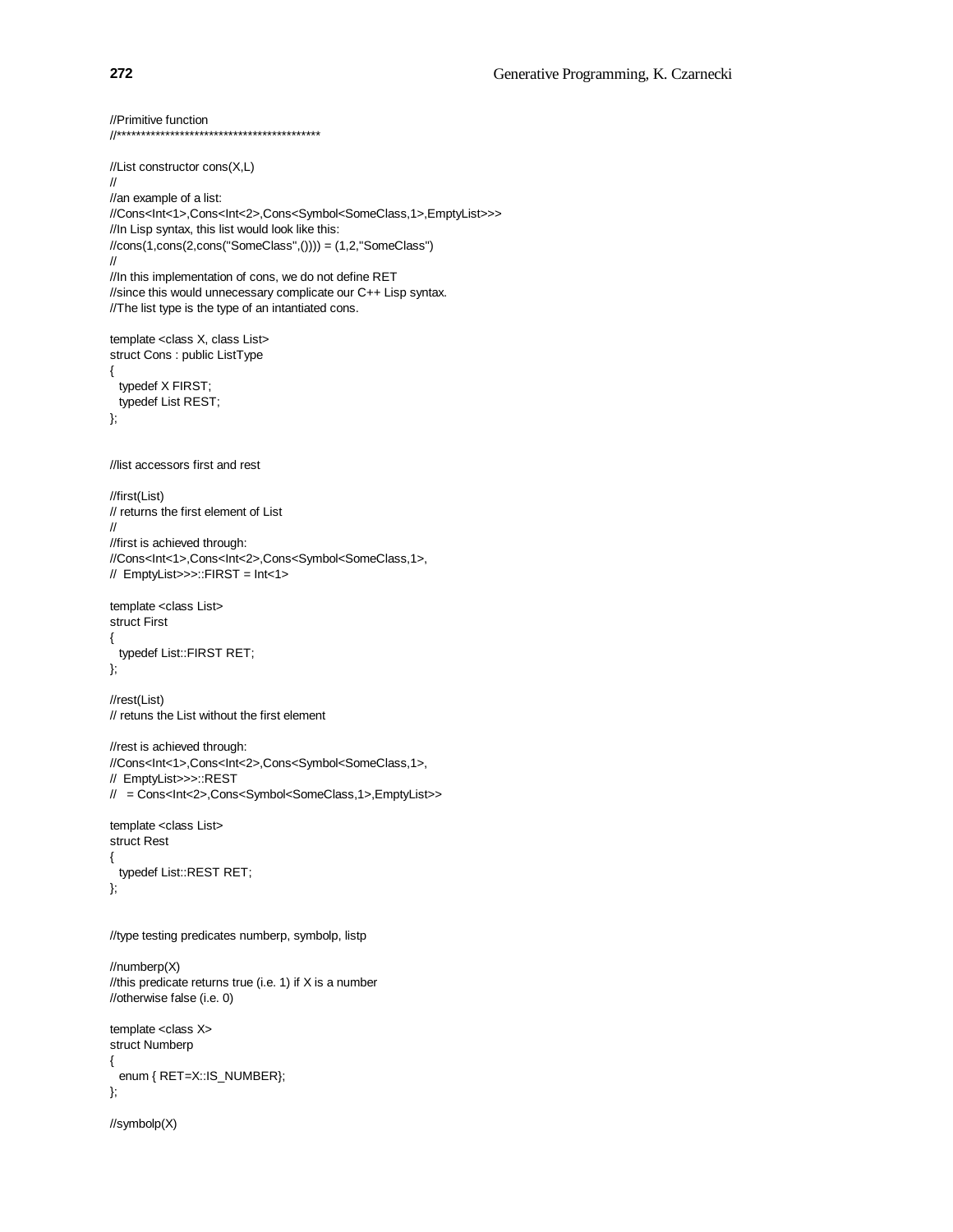#### Static Metaprogramming in C++ **273**

```
//this predicate returns true (i.e. 1) if X is a symbol
//otherwise false (i.e. 0)
template <class X>
struct Symbolp
{
  enum { RET=X::IS_SYMBOL};
}
;
//listp(X)
//this predicate returns true (i.e. 1) if X is a list
//otherwise false (i.e. 0)
template <class X>
struct Listp
{
  enum { RET=X::IS_LIST};
}
;
//empty(List)
//return true List=EmptyList
//otherwise false
template <class List>
struct IsEmpty
{
  enum { RET=0 };
}
};<br>s<sup>:</sup>
 truct IsEmpty<EmptyList>
{
  enum { RET=1 };
}
;
//equivalence test
//eq(X1,X2)
//return true if X1 is equivalent to X2
//otherwise false
template <class X1, class X2> struct Eq;
template <class N1, class N2> struct EqNumbers;
template <class S1, class S2> struct EqSymbols;
template <class L1, class L2> struct EqLists;
template <class X1, class X2>
struct Eq
{
  enum 
{
    R
E
T
=
      Numberp<X1>::RET && Numberp<X2>::RET ?
       EqNumbers<X1,X2>::RET:
       Symbolp<X1>::RET && Symbolp<X2>::RET ?
         EqSymbols<X1,X2>::RET:
         Listp<X1>::RET && Listp<X2>::RET ?
           EqLists<X1,X2>::RET:
           //should be 0, but VC++ 4.0 does not take it
          1 ?
            0:0
  }
;
}
};<br>s<sup>:</sup>
 truct Eq<EmptyList, EmptyList>
{
```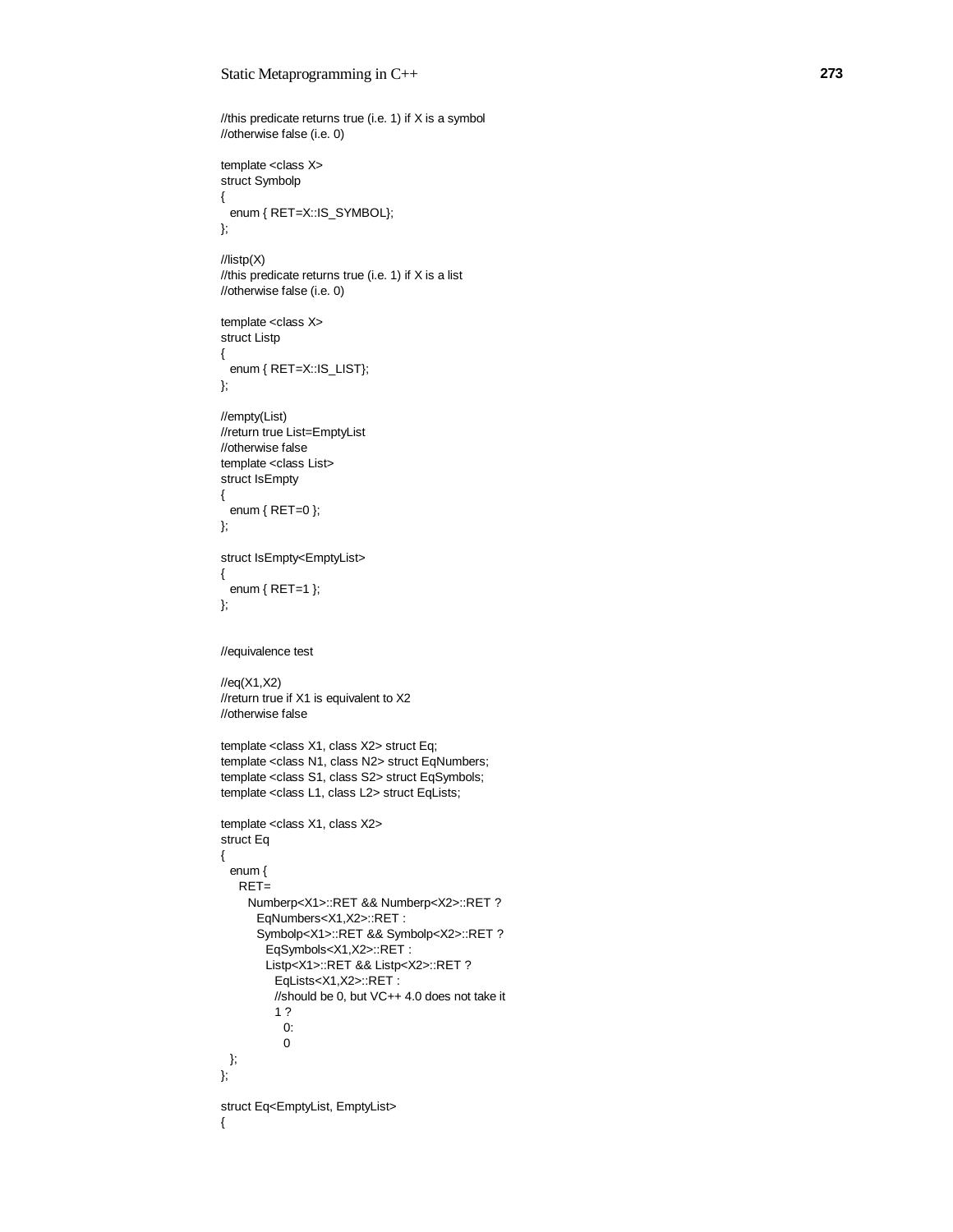```
enum { RET=1 };
};
struct Eq<LispObject,LispObject>
{
 enum { RET=1 };
};
template <class N1, class N2> //private
struct EqNumbers
{
 enum { RET=N1::N_VAL==N2::N_VAL };
};
template <class S1, class S2> //private
struct EqSymbols
{
 enum { RET=S1::ID==S2::ID };
};
template <class L1, class L2> //private
struct EqLists
{
 enum {
   RET=
    IsEmpty<L1>::RET ?
      0:IsEmpty<L2>::RET ?
       0:Eq<First<L1>::RET,First<L2>::RET>::RET ?
         EqLists<Rest<L1>::RET,Rest<L2>::RET>::RET :
         0
 };
};
struct EqLists<EmptyList, EmptyList>
{
 enum { RET=1 };
};
//to avoid a compile error
struct EqLists<LispObject, LispObject>
{
 enum { RET=1 };
};
//arithmetic functions
//plus
template <class N1, class N2>
struct Plus
{
 enum { RET=N1::VAL+N2::VAL };
};
//minus, times, and divide are defined similarly
//lessp, greaterp
//...
```
//let expression corresponds to typedef or enum

//define expression corresponds to a class template //note: a template can be passed to a template by defining it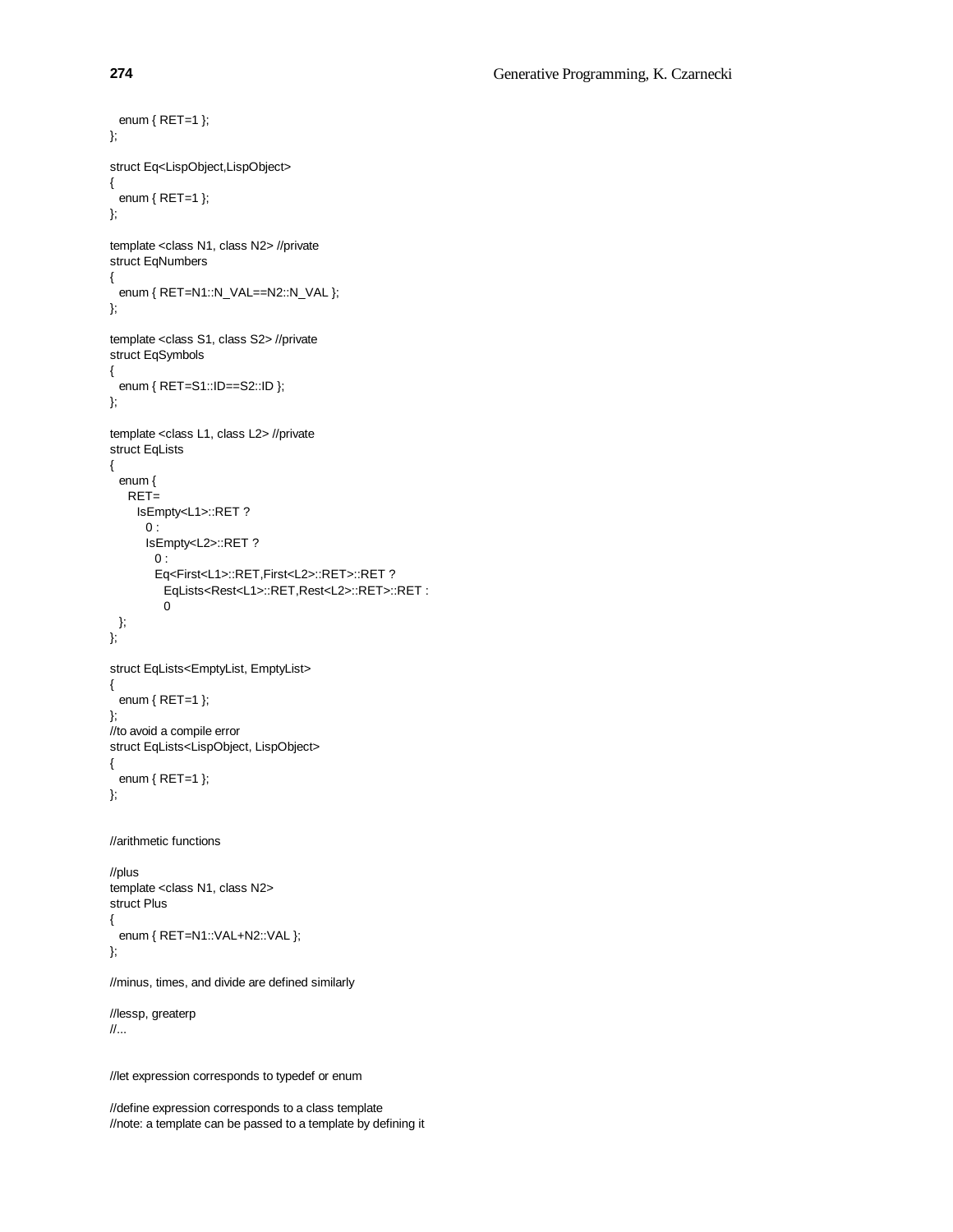### Static Metaprogramming in C++ **275**

//as member of a concrete class (corresponds to passing functions)

//\*\*\*\*\*\*\*\*\*\*\*\*\*\*\*\*\*\* end of primitives \*\*\*\*\*\*\*\*\*\*\*\*\*\*\* //\*\*\*\*\*\*\*\*\*\*\*\*\*\*\*\*\*\*\*\*\*\*\*\*\*\*\*\*\*\*\*\*\*\*\*\*\*\*\*\*\*\*\*\*\* //convenience functions //length(List) template <class List> struct Length { enum { RET=Length<Rest<List>::RET>::RET+1 }; }; struct Length<EmptyList> { enum { RET=0 }; }; //second(List) template <class List> struct Second { typedef First<Rest<List>::RET>::RET RET; }; //third(List) template <class List> struct Third { typedef Second<Rest<List>::RET>::RET RET; }; //n-th(n,List) struct nil {}; template <int n, class List> struct N\_th { typedef  $IF < n == 1$ , EmptyList, Rest<List>::RET >::RET tail; typedef  $IF < n == 1$ , First<List>::RET, N\_th<n-1, tail>::RET >::RET RET; }; template<> struct N\_th < 0, EmptyList > { typedef nil RET; }; //last(List) template <class List> struct Last { typedef N\_th<Length<List>::RET,List>::RET RET; };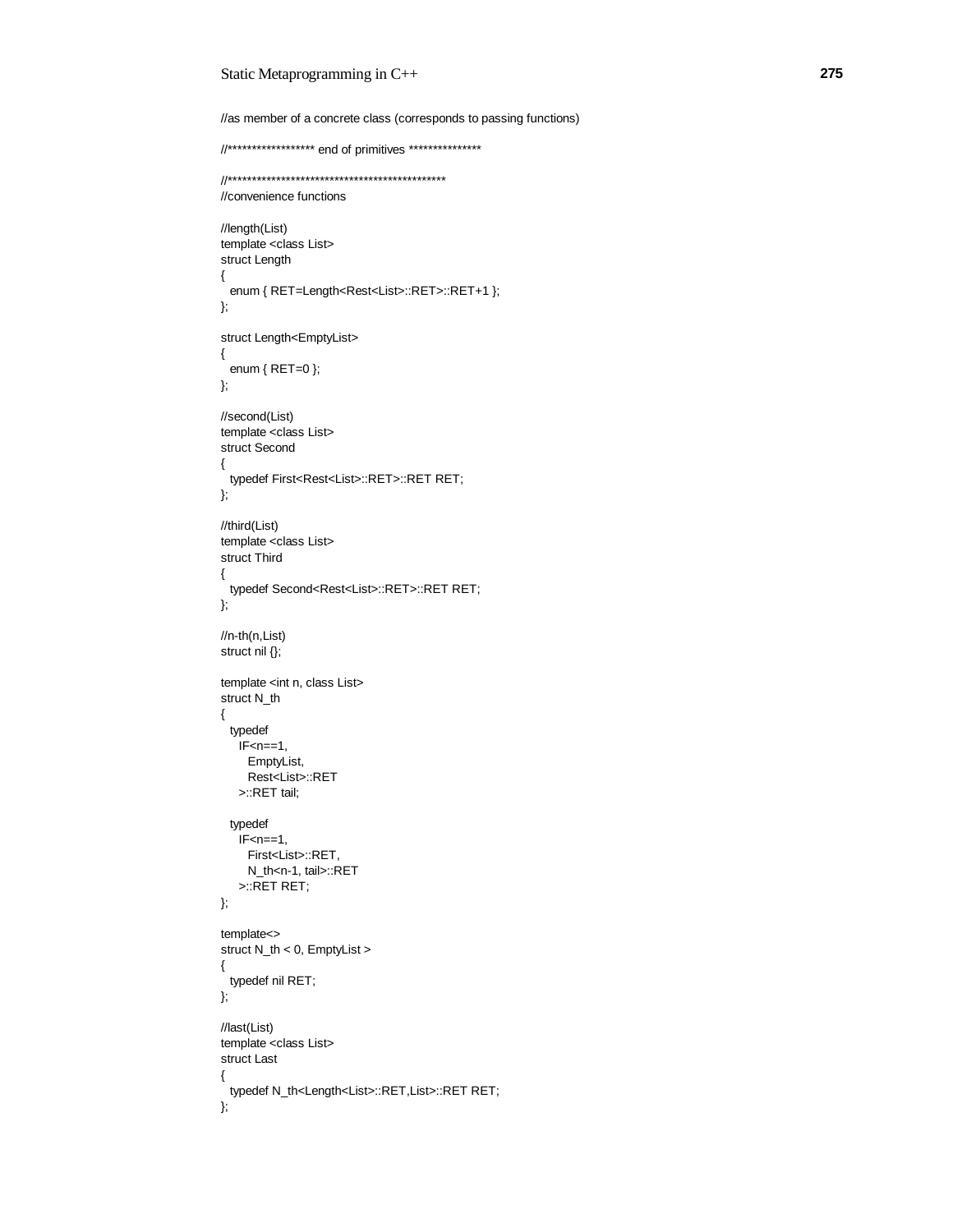```
//append1(List,LispObject)
template<class List, class LispObject>
struct Append1
{
 typedef
   IF<IsEmpty<List>::RET,
    nil,
    LispObject
   >::RET new_object;
 typedef
   IF<IsEmpty<List>::RET,
    nil,
    Rest<List>::RET
   >::RET new_list;
 typedef
   IF<IsEmpty<List>::RET,
    Cons<LispObject, EmptyList>,
    Cons<First<List>::RET, Append1<new_list, new_object>::RET >
   >::RET RET;
};
template<>
struct Append1<nil, nil>
{
 typedef EmptyList RET;
};
//here should come some other functions:
//append(L1, L2), reverse(List), copy_up_to(X,L), rest_past(X,L), replace(X,Y,L), etc.
// just for testing:
class SomeClass1 {};
class SomeClass2 {};
typedef Symbol<SomeClass1,1> symb1;
typedef Symbol<SomeClass2,2> symb2;
void main()
{
 cout << "typedef Cons<Int<1>,Cons<Int<2>,Cons<Int<3>,EmptyList> > > l1;" << endl;
 typedef Cons<Int<1>,Cons<Int<2>,Cons<Int<3>,EmptyList> > > l1;
 cout << "typedef Cons<Int<1>,Cons<Int<2>,Cons<Int<3>,EmptyList> > > l2;" << endl;
 typedef Cons<Int<1>,Cons<Int<2>,Cons<Int<3>,EmptyList> > > l2;
 cout << "typedef Cons<Int<1>,Cons<Int<2>,Cons<Int<3>,Cons<Int<5>,EmptyList> > > > l3;" << endl;
 typedef Cons<Int<1>,Cons<Int<2>,Cons<Int<3>,Cons<Int<5>,EmptyList> > > > l3;
 cout << "typedef Cons<symb1,Cons<Int<2>,Cons<symb2,EmptyList> > > l4;" << endl;
 typedef Cons<symb1,Cons<Int<2>,Cons<symb2,EmptyList> > > l4;
 cout << "EqNumbers<Int<1>,Int<1> >::RET =" << endl;
 cout << EqNumbers<Int<1>,Int<1> >::RET << endl;
 cout << "EqSymbols<symb1,symb2 >::RET =" << endl;
 cout << EqSymbols<symb1,symb2 >::RET << endl;
 cout << "Eq<Int<1>,Int<1> >::RET =" << endl;
 cout << Eq<Int<1>,Int<1> >::RET << endl;
 cout << "Eq<symb1,symb2>::RET =" << endl;
 cout << Eq<symb1,symb2>::RET << endl;
```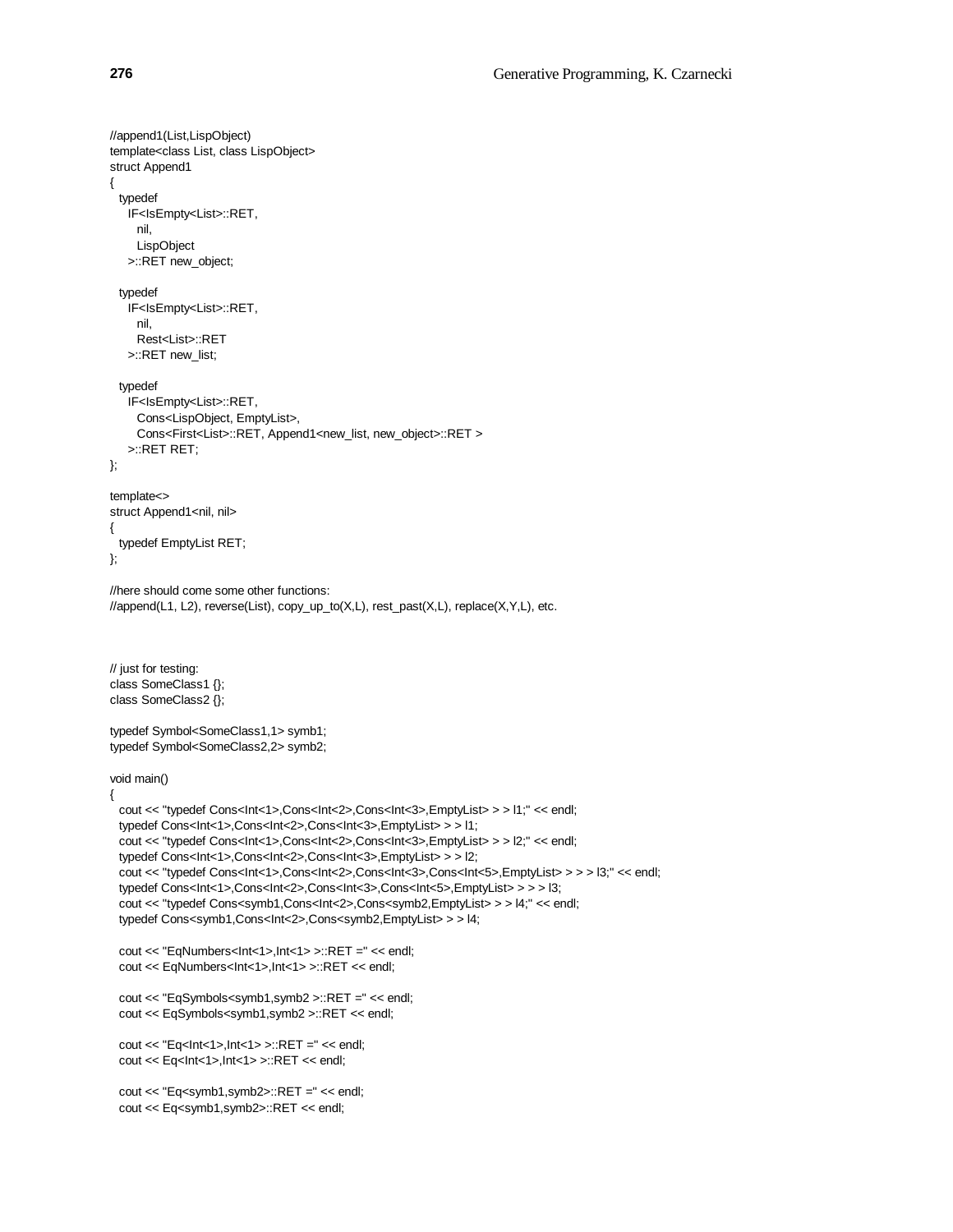cout << "Third<l3>::RET::N\_VAL =" << endl; cout << Third<l3>::RET::N\_VAL << endl;

cout << "N\_th<4, l3>::RET::N\_VAL =" << endl; cout << N\_th<4, l3>::RET::N\_VAL << endl;

cout << "Last<l2>::RET::N\_VAL =" << endl; cout << Last<l2>::RET::N\_VAL << endl;

```
cout << "Eq<l1,l3>::RET =" << endl;
cout << Eq<l1,l3>::RET << endl;
```

```
cout << "Length<l1>::RET =" << endl;
cout << Length<l1>::RET << endl;
```

```
cout << "typedef Append1<l1, Int<9> >::RET l5;" << endl;
typedef Append1<l1, Int<9> >::RET l5;
```

```
cout << "N_th<4, l5>::RET::N_VAL =" << endl;
cout << N_th<4, l5>::RET::N_VAL << endl;
```

```
cout << "Length<l5>::RET =" << endl;
 cout << Length<l5>::RET << endl;
}
```
## **8.13 Appendix: Meta-Switch Statement**

```
//*************************************************************
//Authors: Ulrich Eisenecker and Johannes Knaupp
//*************************************************************
```

```
#include "../if/IF.H"
```

```
const int NilValue = \sim (-0u >> 1); //initialize with the smallest int
const int DefaultValue = NilValue+1;
struct NilCase
{
 enum \{ tag = NilValue, foundCount = 0, defaultCount = 0 };
  typedef NilCase RET;
  typedef NilCase DEFAULT_RET;
};
class MultipleCaseHits {}; // for error detection
class MultipleDefaults {}; // for error detection
template< int Tag, class Statement, class Next = NilCase >
struct CASE
{
  enum \{ tag = Tag \}; typedef Statement statement;
  typedef Next next;
};
template< class Statement, class Next = NilCase >
struct DEFAULT
{
  enum { tag = DefaultValue };
  typedef Statement statement;
  typedef Next next;
};
```
template <int Tag, class aCase, bool acceptMultipleCaseHits = false >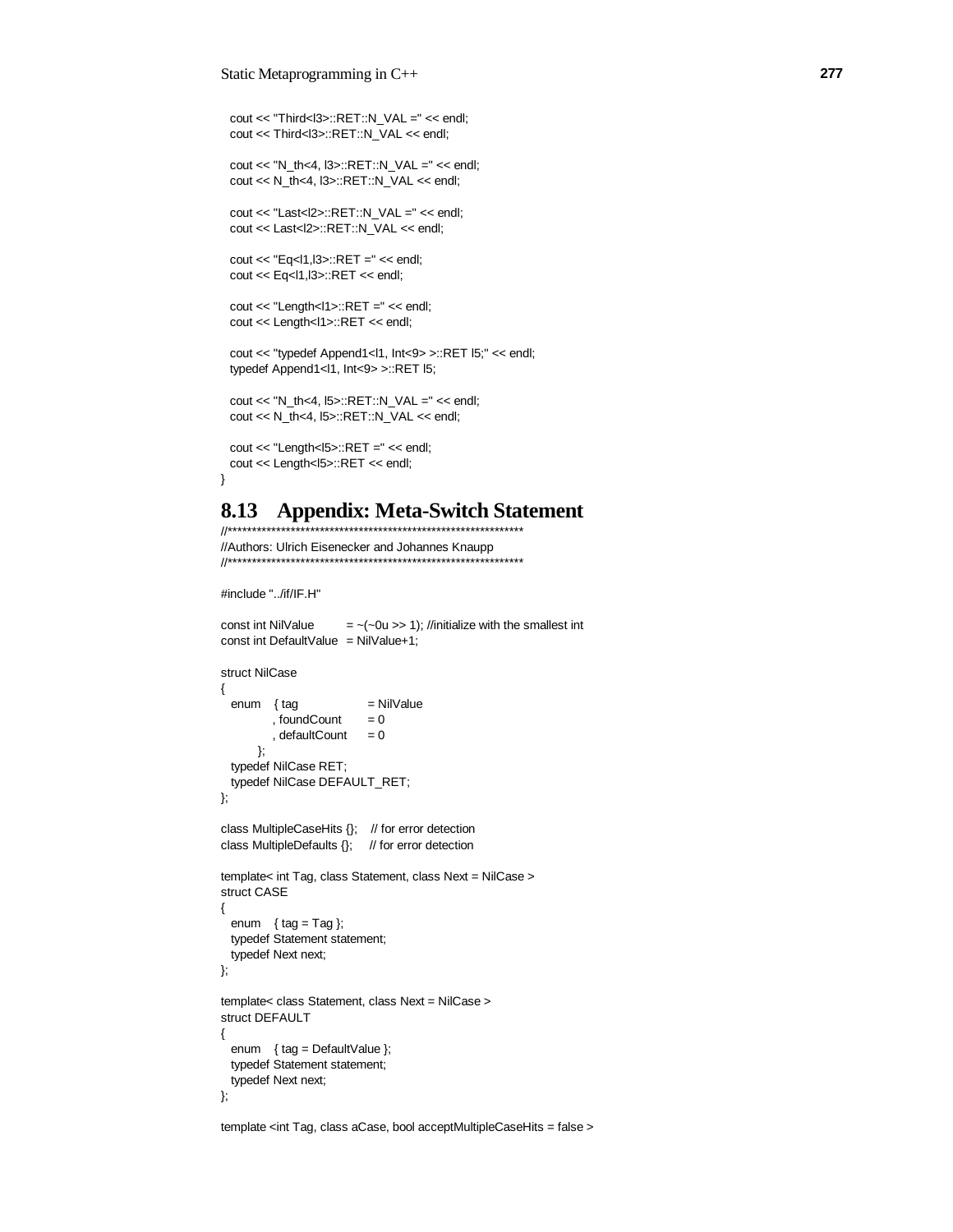```
struct SWITCH
{
  typedef aCase::next NextCase;
  enum \{ tag = aCase::tag\}, nextTag = NextCase::tag
     , found = (tag == Tag)
     , isDefault = (tag == DefaultValue)
      };
  typedef IF< (nextTag != NilValue)
        , SWITCH< Tag, NextCase >
        , NilCase
        >::RET NextSwitch;
  enum { foundCount = found + NextSwitch::foundCount
      , defaultCount = isDefault + NextSwitch::defaultCount
      };
   typedef IF< isDefault
        , aCase::statement
         , NextSwitch::DEFAULT_RET
        >::RET DEFAULT_RET;
   typedef IF< found
        , IF< ((foundCount == 1) || (acceptMultipleCaseHits == true))
           , aCase::statement
           , MultipleCaseHits
           >::RET
         , IF< (foundCount != 0)
           , NextSwitch::RET
           , DEFAULT_RET
           >::RET
        >::RET ProvisionalRET;
  typedef IF< (defaultCount <= 1)
        , ProvisionalRET
         , MultipleDefaults
        >::RET RET;
```

```
};
```
## **8.14 References**

- [BDQ97] F. Bassetti, K. Davis, and D. Quinlan. A Comparison of Performance-enhancing Strategies for Parallel Numerical Object-Oriented Frameworks. In *Proceedings of the first International Scientific Computing in Object-Oriented Parallel Environments (ISCOPE) Conference*, Marina del Rey, California, Dec 1997, http://www.c3.lanl.gov/~dquinlan/
- [Chi95] S. Chiba. A Metaobject Protocol for C++. In *Proceedings of the 10th Annual Conference on Object-Oriented Programming, Systems, Languages and Applications (OOPSLA'95), ACM SIGPLAN Notices*, vol. 30, no. 10, 1995, pp. 285-299, http://www.softlab.is.tsukuba.ac.jp/~chiba/openc++.html
- [Cza97] K. Czarnecki. Statische Konfiguration in C++. In *OBJEKTspektrum* 4/1997, pp. 86-91, see http://nero.prakinf.tu-ilmenau.de/~czarn
- [Dict] *Webster's Encyclopedic Unabridged Dictionary of the English Language*. Portland House, New York, 1989
- [GJ97] R. Glück and J. Jørgensen. An automatic program generator for multi-level specialization. In *Lisp and Symbolic Computation*, vol. 10, no. 2, 1997, pp. 113-158
- [LKRR92] J. Lamping, G. Kiczales, L. H. Rodriguez Jr., and E. Ruf. An Architecture for an Open Compiler. In *Proceedings of the IMSA'92 Workshop on Reflection and Meta-level Architectures*, 1992, see http://www.parc.xerox.com/spl/groups/eca/pubs/complete.html
- [Mye95] N. C. Myers. Traits: a new and useful template technique. In *C++ Report*, June 1995, see http://www.cantrip.org/traits.html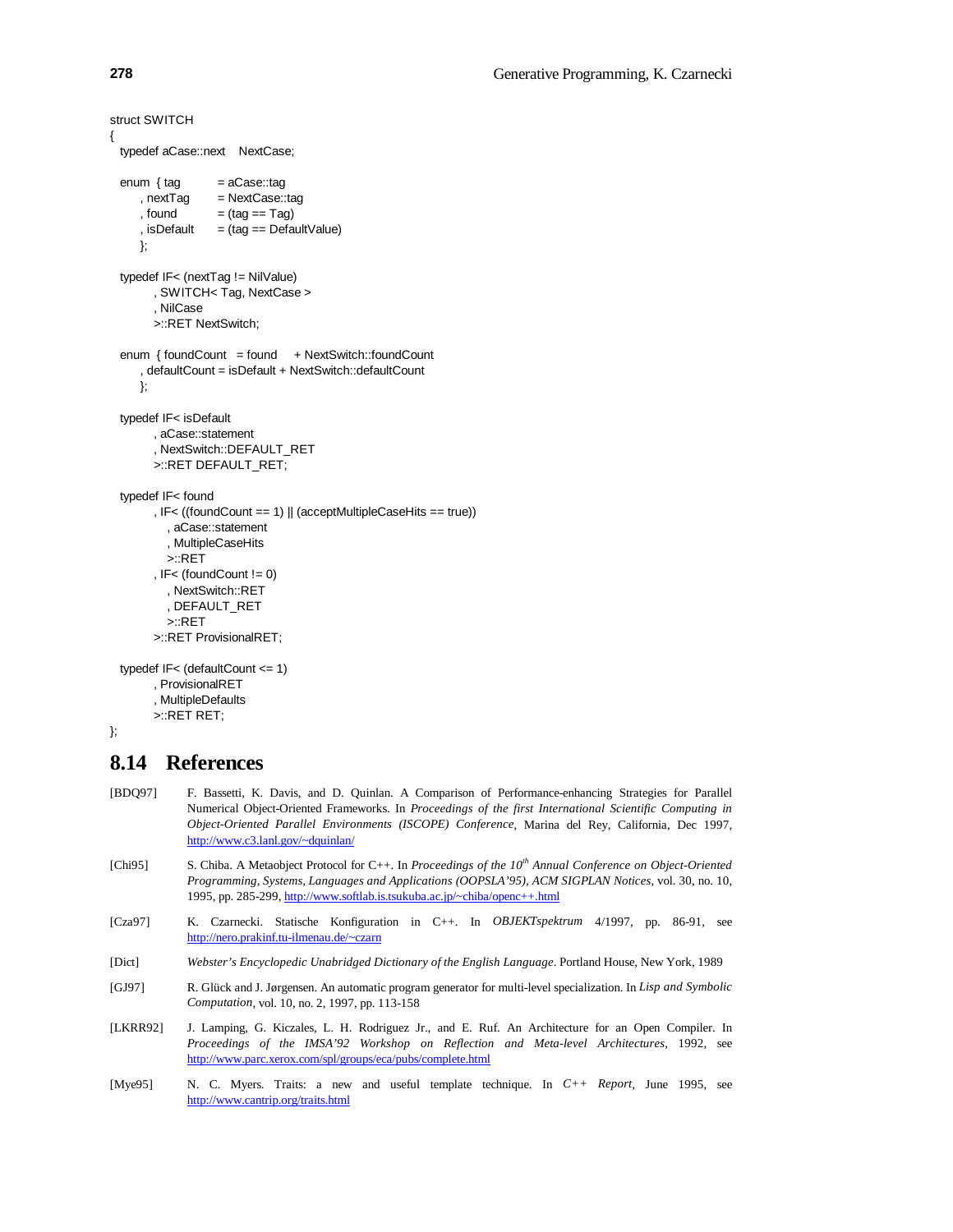- [POOMA] POOMA: Parallel Object-Oriented Methods and Applications. A framework for scientific computing applications on parallel computers. Available at http://www.acl.lanl.gov/pooma
- [SG97] J. Stichnoth and T. Gross. Code composition as an implementation language for compilers. In *Proceedings USENIX Conference on Domain-Specific Languages (DSL'97)*, 1997
- [SL98] J. G. Siek and A. Lumsdaine. A Rational Approach to Portable High Performance: The Basic Linear Algebra Instruction Set (BLAIS) and the Fixed Algorithm Size Template (FAST) Library. In *Proceedings of the ECOOP'98 Workshop on Parallel Object-Oriented Computing (POOSC'98)*, 1998, see http://www.lsc.nd.edu/
- [TM] Meta-control structures for template metaprogramming available at http://home.t-online.de/home/Ulrich.Eisenecker/meta.htm
- [Unr94] E. Unruh. Prime number computation. ANSI X3J16-94-0075/SO WG21-462
- [Vel95a] T. Veldhuizen. Using C++ template metaprograms. In *C++ Report*, vol. 7, no. 4, May 1995, pp. 36-43, see http://monet.uwaterloo.ca/blitz/
- [Vel95b] T. Veldhuizen. Expression Templates. In *C++ Report*, vol. 7 no. 5, June 1995, pp. 26-31, see http://monet.uwaterloo.ca/blitz/
- [Vel97] T. Veldhuizen. Scientific Computing: C++ versus Fortran. In *Dr. Dobb's Journal*, November 1997, pp. 34-41, see http://monet.uwaterloo.ca/blitz/